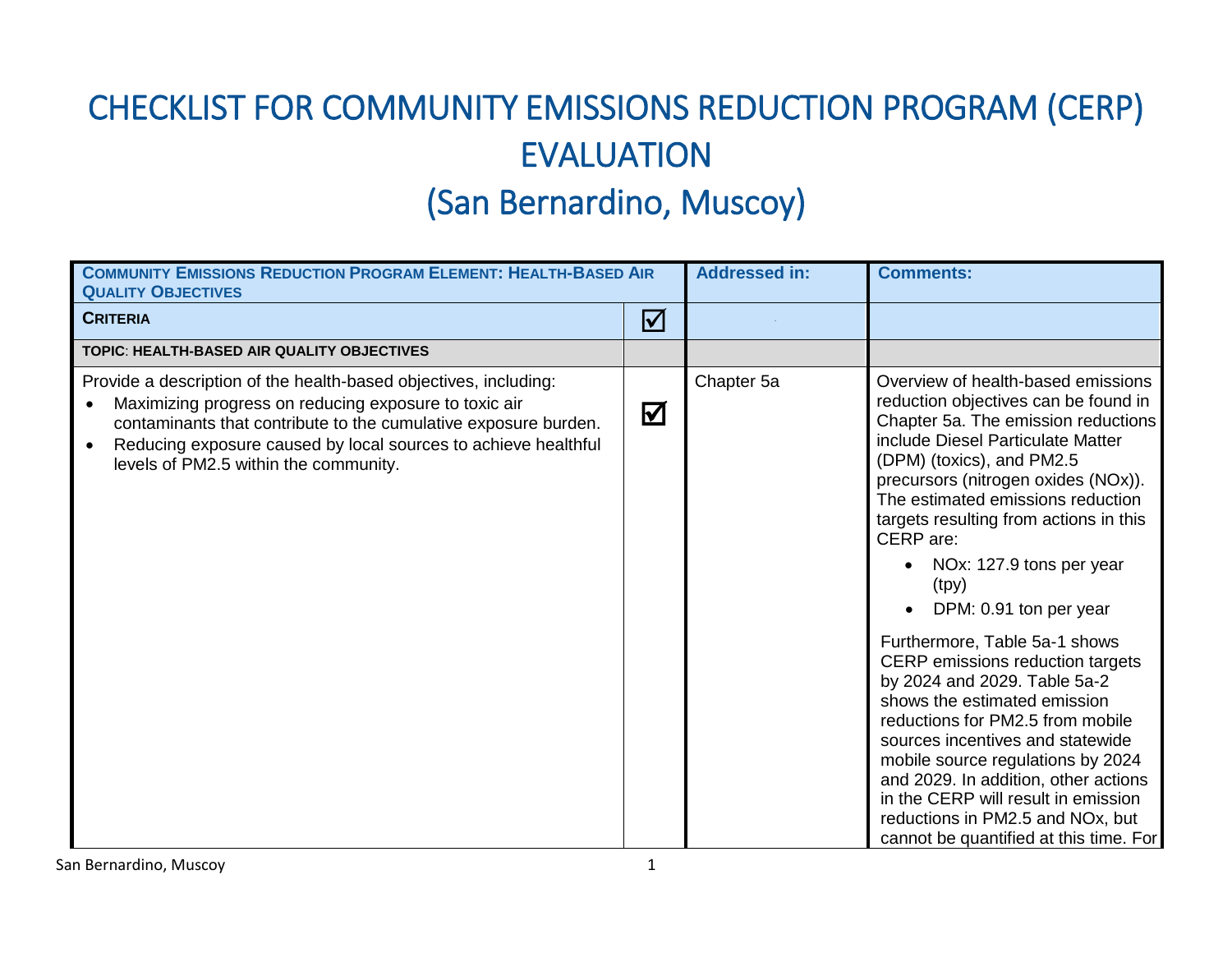|  | example, in Chapter 5c, Actions 2<br>and 3, the development of Facility<br><b>Based Mobile Source Measures</b><br>(Indirect Source Rule) for<br>Warehouses or installation of zero-<br>emission infrastructure will result in<br>emission reductions, but cannot be<br>quantified at this time.                                                                                                      |
|--|------------------------------------------------------------------------------------------------------------------------------------------------------------------------------------------------------------------------------------------------------------------------------------------------------------------------------------------------------------------------------------------------------|
|  | Other emission reductions in the<br>CERP provide long term benefits for<br>public health that are not<br>measurable. For example, in<br>Chapter 5g, Action 1, staff includes a<br>collaboration with Arrowhead<br>Regional Medical Center to provide<br>outreach to schools for asthma<br>related programs (i.e., Breathmobile<br>program), which has a direct impact<br>on improving public health. |

| <b>COMMUNITY EMISSIONS REDUCTION PROGRAM ELEMENT: COMMUNITY</b><br><b>PARTNERSHIPS AND PUBLIC ENGAGEMENT</b>                                                                                                                                                                                                                                                                                               |               | <b>Addressed in:</b>                | <b>Comments:</b>                                                                                                                                                                                                                                                                                                                                         |
|------------------------------------------------------------------------------------------------------------------------------------------------------------------------------------------------------------------------------------------------------------------------------------------------------------------------------------------------------------------------------------------------------------|---------------|-------------------------------------|----------------------------------------------------------------------------------------------------------------------------------------------------------------------------------------------------------------------------------------------------------------------------------------------------------------------------------------------------------|
| <b>CRITERIA</b>                                                                                                                                                                                                                                                                                                                                                                                            | $\Delta$      |                                     |                                                                                                                                                                                                                                                                                                                                                          |
| <b>TOPIC: COMMUNITY STEERING COMMITTEE</b>                                                                                                                                                                                                                                                                                                                                                                 |               |                                     |                                                                                                                                                                                                                                                                                                                                                          |
| Provide documentation on the community steering committee:<br>Date, materials, and attendance for a public meeting that<br>discussed the convening process for the steering committee.<br>Membership, including core community representation.<br>Charter that covers the following topics:<br>Committee objectives.<br>$\circ$<br>Roles and responsibilities.<br>$\circ$<br>Meeting frequency.<br>$\circ$ | $\bm{\nabla}$ | b617/sbm<br>Chapter 2<br>Appendix 2 | http://www.aqmd.gov/a The convening process for the CSC<br>was discussed in CSC Meeting #1<br>(October 2018) and mentioned in the<br>CSC charter. Meeting materials, CSC<br>roster, and the charter are posted on<br>the AB 617 webpage. The<br>attendance is in Appendix 2 of the<br>CERP. Membership, including core<br>community representation is in |

San Bernardino, Muscoy 2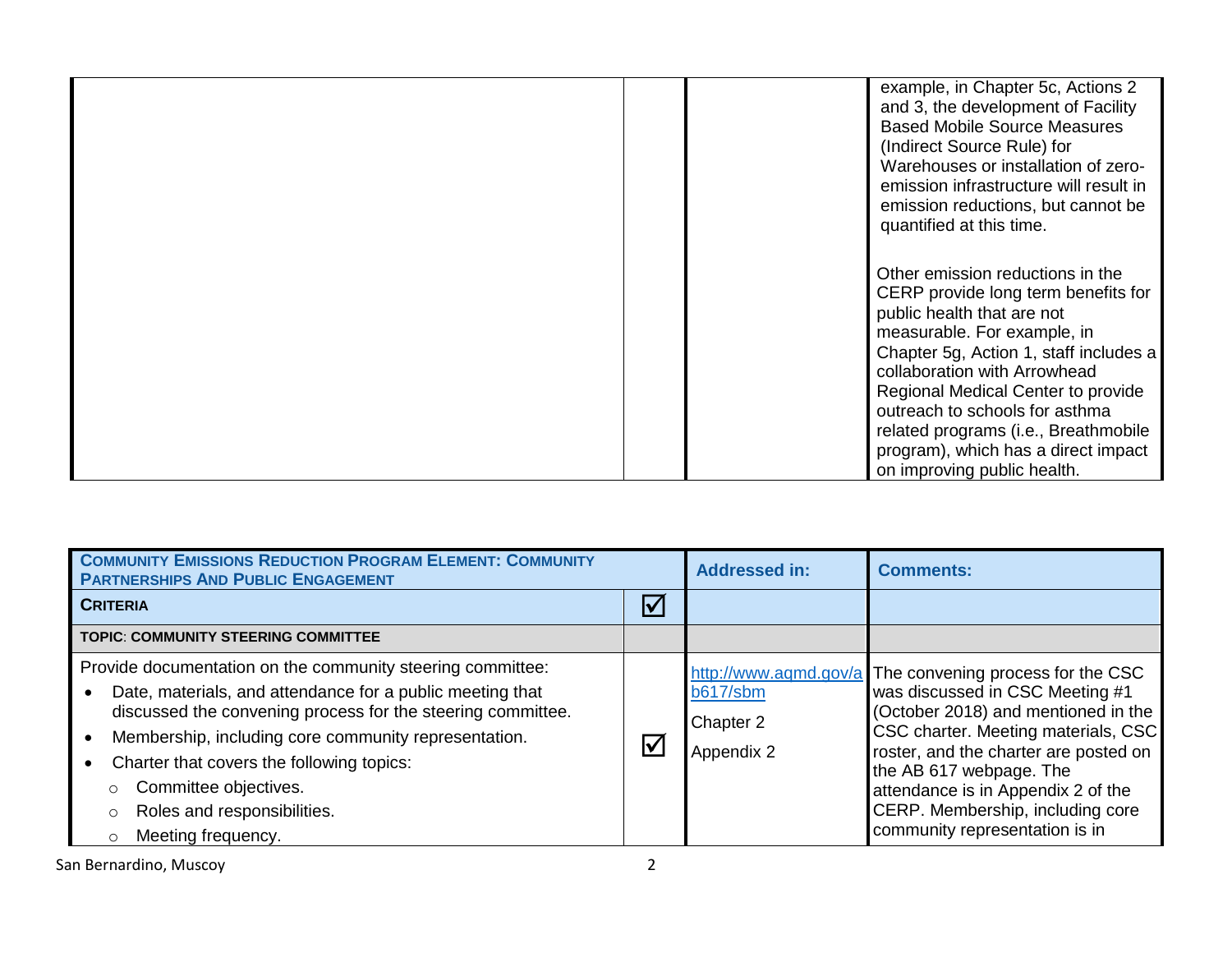| Meeting dates, times, and locations to ensure accessibility.                                |  | Chapter 2. |
|---------------------------------------------------------------------------------------------|--|------------|
| Use of facilitation services.                                                               |  |            |
| Use of interpretation services at steering committee meetings<br>and other outreach events. |  |            |

| <b>COMMUNITY EMISSIONS REDUCTION PROGRAM ELEMENT: COMMUNITY</b><br><b>PARTNERSHIPS AND PUBLIC ENGAGEMENT (CONTINUED)</b>                                                                                                         |                         | <b>Addressed in:</b>                                                                                                                                                                                                                                                                                              | <b>Comments:</b>                                                                                                                                                                                                                                                                                             |
|----------------------------------------------------------------------------------------------------------------------------------------------------------------------------------------------------------------------------------|-------------------------|-------------------------------------------------------------------------------------------------------------------------------------------------------------------------------------------------------------------------------------------------------------------------------------------------------------------|--------------------------------------------------------------------------------------------------------------------------------------------------------------------------------------------------------------------------------------------------------------------------------------------------------------|
| <b>CRITERIA</b>                                                                                                                                                                                                                  | $\boxtimes$             |                                                                                                                                                                                                                                                                                                                   |                                                                                                                                                                                                                                                                                                              |
| <b>TOPIC: PUBLIC PROCESS</b>                                                                                                                                                                                                     |                         |                                                                                                                                                                                                                                                                                                                   |                                                                                                                                                                                                                                                                                                              |
| Provide documentation the air district board held a public board<br>hearing when presenting the final program for air district board<br>consideration.                                                                           | $\overline{\mathsf{M}}$ | <b>Webcast of</b><br><b>Governing Board</b><br>Hearing:<br>http://www.aqmd.gov/<br>home/news-<br>events/webcast/live-<br>webcast?ms=QTOKVs<br><b>WJ5U8</b><br><b>Governing Board</b><br>package:<br>http://www.aqmd.gov/d<br>ocs/default-<br>source/Agendas/Gover<br>ning-<br>Board/2019/brdpkg-<br>2019-sep6.pdf | The September 2019 Governing<br>Board Hearing was webcast. The<br>CERP (Agenda Item #25A is specific<br>to the San Bernardino, Muscoy (SBM)<br>community) was included as part of<br>the Governing Board package.                                                                                            |
| Provide documentation the air district provided materials in<br>appropriate languages and interpretation services were available at<br>workshops and public board hearings in accordance with the steering<br>committee charter. | $\overline{\mathbf{M}}$ | http://www.aqmd.gov/a<br>b617/sbm<br>Appendix 2<br>Chapter 2                                                                                                                                                                                                                                                      | South Coast AQMD posts all CSC<br>meeting materials, including Spanish<br>versions of the agenda, presentation,<br>flyers, etc. on the AB 617 website.<br>Interpretation services were available<br>for CSC meetings, workshops, and<br>public board hearings and the<br>services used are noted in Appendix |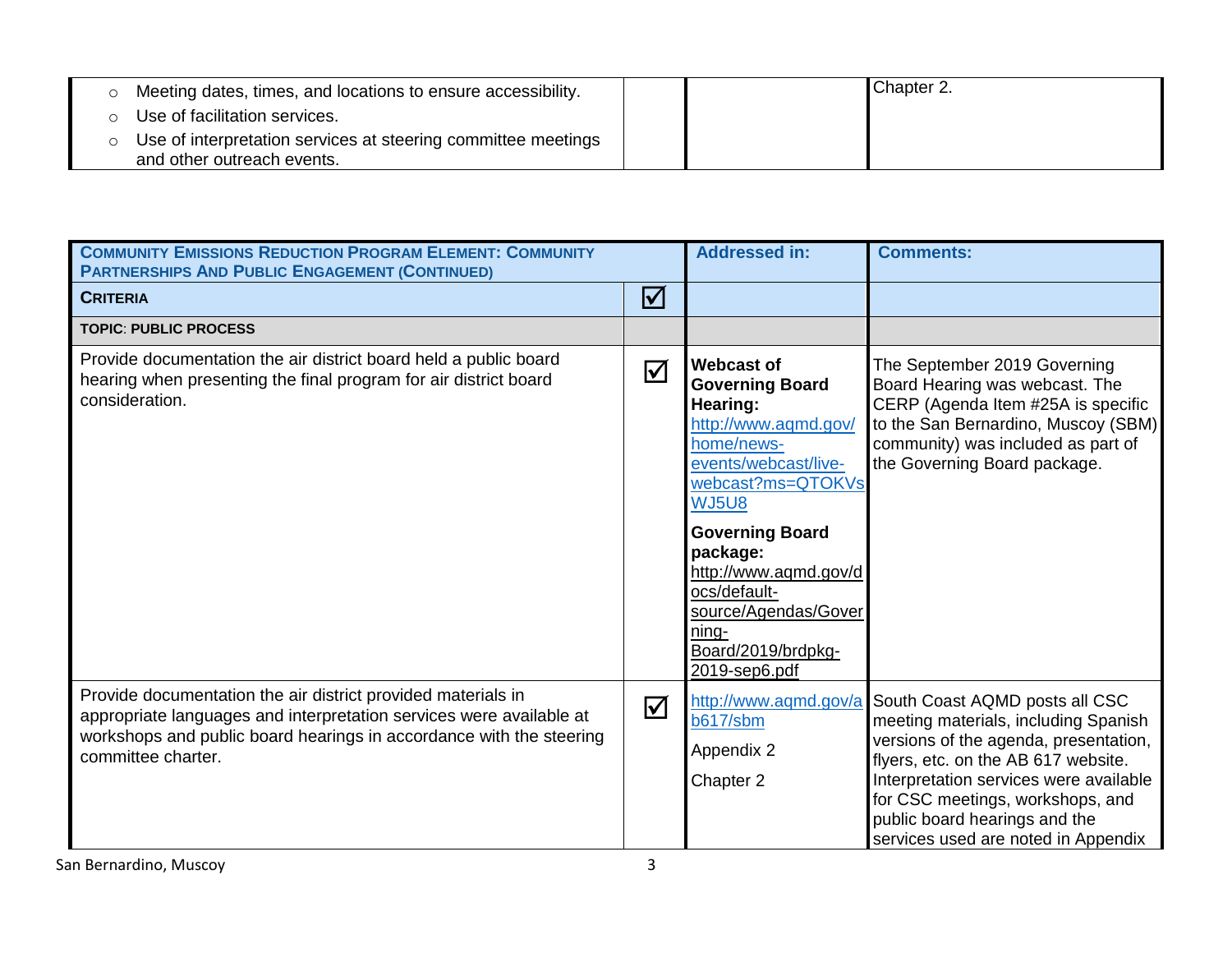|                                                                                                                                                                                                                                                                                                                                                                                                                                                                                                                                                                                              |                       |                                                       | 2. In addition, the meeting flyers<br>indicated that Spanish interpretation<br>would be available at each meeting.                                                                                                                                                                                                                                                                               |
|----------------------------------------------------------------------------------------------------------------------------------------------------------------------------------------------------------------------------------------------------------------------------------------------------------------------------------------------------------------------------------------------------------------------------------------------------------------------------------------------------------------------------------------------------------------------------------------------|-----------------------|-------------------------------------------------------|--------------------------------------------------------------------------------------------------------------------------------------------------------------------------------------------------------------------------------------------------------------------------------------------------------------------------------------------------------------------------------------------------|
| Provide documentation of a dedicated public webpage for each<br>community emissions reduction program that contains:<br>Phone number and e-mail address for a dedicated contact<br>person.<br>An up-to-date outreach calendar and notices for workshops and<br>community steering committee meetings.<br>Any draft materials that will be shared at air district workshops<br>and public board hearings.<br>Links to any relevant air quality data for the community.<br>A link to CARB's Community Air Protection Program main<br>webpage.<br>Access in multiple languages, as appropriate. | $\Delta$              | www.aqmd.gov/ab617<br>sbm                             | The AB 617 webpage includes<br>information for a dedicated contact<br>person, calendar, notices, and<br>meeting materials for workshops and<br>CSC meetings, and links to relevant<br>air quality data for the community.<br><b>CARB's Community Air Protection</b><br>Program main webpage is provided<br>on South Coast AQMD's main AB<br>617 webpage.                                         |
| Provide documentation that outreach materials were distributed<br>broadly to a variety of groups through various avenues such as the<br>internet, paper mailings, and local print, radio, and television media as<br>appropriate at least five days in advance of each meeting.                                                                                                                                                                                                                                                                                                              | $\boldsymbol{\nabla}$ | http://www.aqmd.gov/a<br><b>b617/sbm</b><br>Chapter 2 | The online meeting calendar was<br>frequently updated and flyers for each<br>meeting were posted on the SBM AB<br>617 webpage. Meeting information<br>was sent to CSC members and<br>interested parties through a variety of<br>avenues, as described in Chapter 2.<br>In addition, email correspondence<br>(which included meeting materials)<br>with CSC members was posted on<br>the website. |

| <b>COMMUNITY EMISSIONS REDUCTION PROGRAM ELEMENT: COMMUNITY</b><br><b>PARTNERSHIPS AND PUBLIC ENGAGEMENT (CONTINUED)</b> |                         | <b>Addressed in:</b> | <b>Comments:</b> |
|--------------------------------------------------------------------------------------------------------------------------|-------------------------|----------------------|------------------|
| <b>CRITERIA</b>                                                                                                          | $\overline{\mathsf{V}}$ |                      |                  |
| TOPIC: OUTREACH SUMMARY                                                                                                  |                         |                      |                  |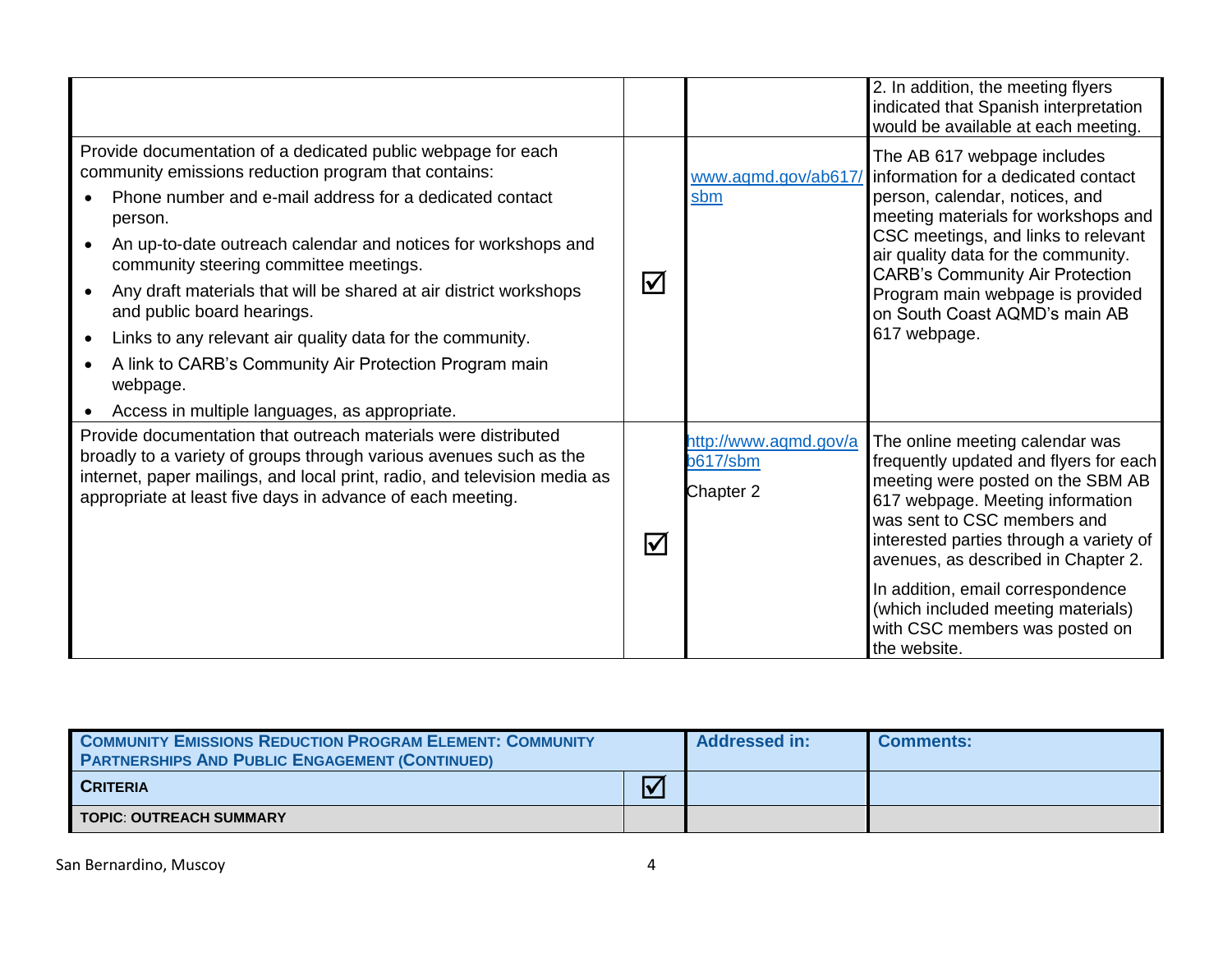Provide a summary of the results of the first year of public outreach and an overview of the planned approach for public engagement moving forward that includes:

- Dates, times, locations, outreach mechanisms, sign-in sheets, agendas, meeting summaries, and next steps for all community steering committee meetings.
- Dates, times, locations, and number of participants at all workshops.
- Links to presentation materials and minutes/notes for all workshops and air district public board hearings.
- Summary of steering committee's perspectives and other public input and documentation steering committee had opportunity to present at all meetings.

| $\blacktriangledown$ | Appendix 2<br>Chapter 2<br>http://www.aqmd.gov/a<br><b>b617/sbm</b><br><b>Stationary Source</b><br><b>Committee:</b>                                                                                                                                                                                                                                       | Meeting agendas are posted online<br>on the SBM AB 617 webpage and are<br>shown in Appendix 2 of the CERP<br>which note the dates, times, and<br>locations of CSC meetings. Sign-in<br>sheets and outreach flyers for each<br>meeting are also provided in<br>Appendix 2. Meeting summaries and<br>presentations are posted online.                                                                                                                                                                                                                                                                                                                                                                                                                                                                                                                                                                                                                                                                                           |
|----------------------|------------------------------------------------------------------------------------------------------------------------------------------------------------------------------------------------------------------------------------------------------------------------------------------------------------------------------------------------------------|-------------------------------------------------------------------------------------------------------------------------------------------------------------------------------------------------------------------------------------------------------------------------------------------------------------------------------------------------------------------------------------------------------------------------------------------------------------------------------------------------------------------------------------------------------------------------------------------------------------------------------------------------------------------------------------------------------------------------------------------------------------------------------------------------------------------------------------------------------------------------------------------------------------------------------------------------------------------------------------------------------------------------------|
|                      | <b>Governing Board</b><br><b>Hearing Minutes:</b><br>http://www.aqmd.gov/d<br>ocs/default-<br>source/Agendas/Gover<br>ning-Board/2019/2019-<br>oct4-001.pdf?sfvrsn=6<br><b>Governing Board</b><br>package<br>(presentation<br>materials):<br>http://www.aqmd.gov/d<br>ocs/default-<br>source/Agendas/Gover<br>ning-<br>Board/2019/brdpkg-<br>2019-sep6.pdf | Meeting summaries include steering<br>committee's perspectives and other<br>public input. A number of CSC<br>members presented at a CSC<br>meetings to show current efforts in<br>the community. The number of<br>participants at each CSC meeting,<br>including workshops, is provided in<br>Chapter 2. South Coast AQMD's<br>responses to verbal comments made<br>by CSC members and by members of<br>the public during the CSC meetings<br>or written comments submitted online<br>are included in the CERP.<br>Engagement approach moving<br>forward during the CERP<br>implementation was discussed in<br>CSC meeting #10. The CSC will be<br>meeting on a quarterly basis. CSC<br>meeting #10 presentation:<br>http://www.aqmd.gov/docs/default-<br>source/ab-617-ab-134/steering-<br>committees/san-<br>bernardino/presentation-oct17-<br>2019.pdf?sfvrsn=8<br><b>Presentations for Stationary Source</b><br><b>Committee Meeting and Governing</b><br>Board Hearing are posted on South<br>Coast AQMD's main webpage. |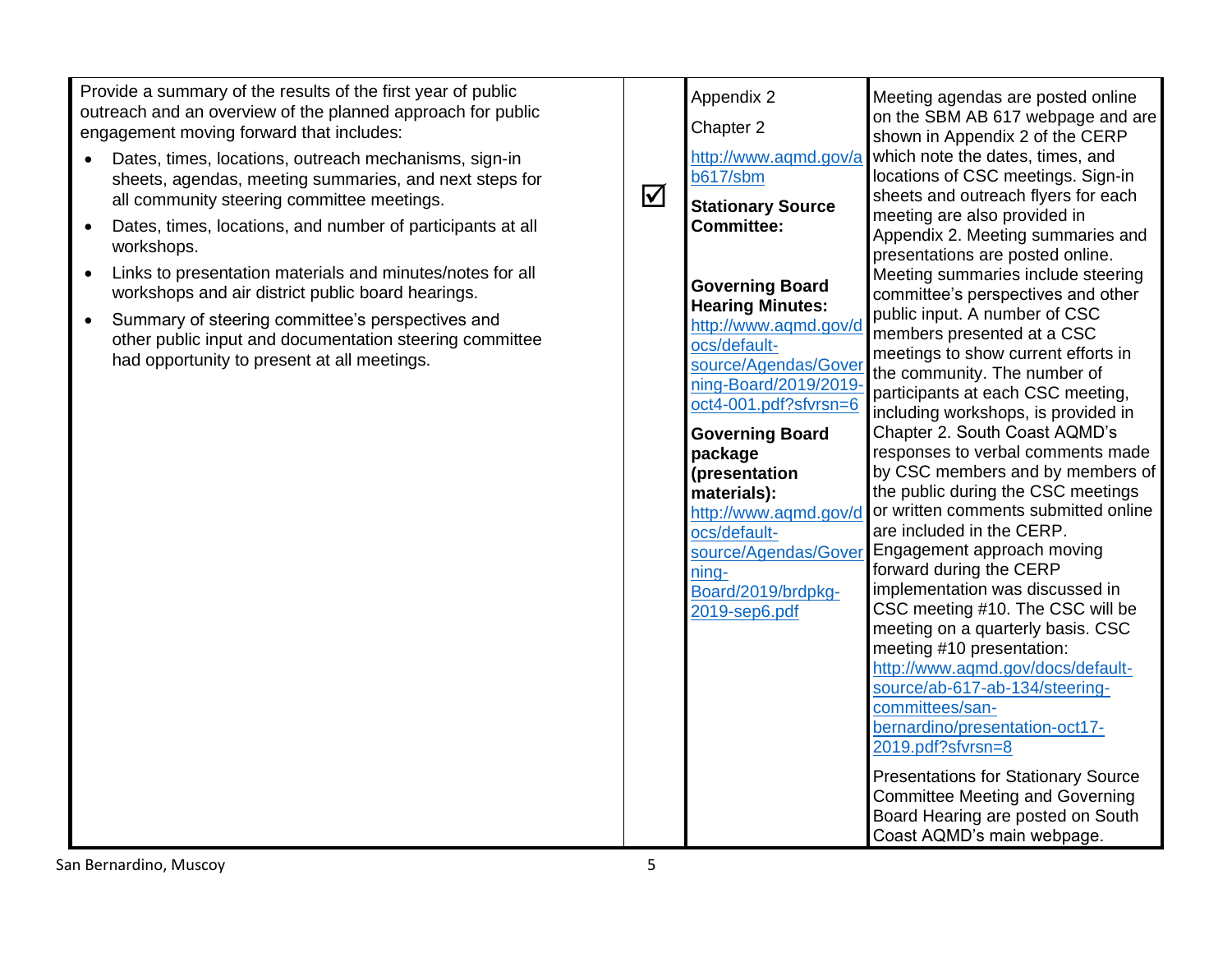| <b>COMMUNITY EMISSIONS REDUCTION PROGRAM ELEMENT: UNDERSTANDING THE</b><br><b>COMMUNITY</b>                                                                                                                                                                                                                                          |                         | <b>Addressed in:</b>                                                                                                                                                     | <b>Comments:</b>                                                                                                                                                                                                                                                                                                                                                                                                                                                                                                                                                                              |
|--------------------------------------------------------------------------------------------------------------------------------------------------------------------------------------------------------------------------------------------------------------------------------------------------------------------------------------|-------------------------|--------------------------------------------------------------------------------------------------------------------------------------------------------------------------|-----------------------------------------------------------------------------------------------------------------------------------------------------------------------------------------------------------------------------------------------------------------------------------------------------------------------------------------------------------------------------------------------------------------------------------------------------------------------------------------------------------------------------------------------------------------------------------------------|
| <b>CRITERIA</b>                                                                                                                                                                                                                                                                                                                      | $\boxed{\mathcal{N}}$   |                                                                                                                                                                          |                                                                                                                                                                                                                                                                                                                                                                                                                                                                                                                                                                                               |
| <b>TOPIC: COMMUNITY PROFILE</b>                                                                                                                                                                                                                                                                                                      |                         |                                                                                                                                                                          |                                                                                                                                                                                                                                                                                                                                                                                                                                                                                                                                                                                               |
| Provide a description of the community and include a discussion of<br>community issues, including final geography boundary, types of<br>pollution impacting the community, a characterization of current public<br>health data, and socioeconomic factors.                                                                           | $\Delta$                | Chapter 3a<br>Chapter 3b                                                                                                                                                 | A profile of the SBM community is<br>given in Chapter 3a of the CERP. A<br>more detailed description of the types<br>of pollution impacting the community<br>is given in Chapter 3b.                                                                                                                                                                                                                                                                                                                                                                                                          |
| <b>TOPIC: TECHNICAL FOUNDATION</b>                                                                                                                                                                                                                                                                                                   |                         |                                                                                                                                                                          |                                                                                                                                                                                                                                                                                                                                                                                                                                                                                                                                                                                               |
| Provide an assessment and description of the existing high cumulative<br>air quality exposure burden within the community that identifies:<br>A list of the key pollutants driving the exposure burden in the<br>community<br>A list of the key sources and source categories both within and<br>directly surrounding the community. | $\Delta$                | Chapter 3b<br>Appendix 3b                                                                                                                                                | A description of toxic air contaminants<br>and criteria air pollutants that drive the<br>exposure burden to the SBM<br>community are given in Chapter 3b of<br>the CERP. Annual emissions by<br>source category can also be found in<br>Appendix 3b.                                                                                                                                                                                                                                                                                                                                          |
| Provide an assessment of sensitive receptor locations within the<br>community and how land use issues impact exposure.                                                                                                                                                                                                               | $\overline{\mathbf{M}}$ | Land Use Maps:<br>https://scaqmd-<br>online.maps.arcgis.com<br>apps/MapJournal/inde<br>x.html?appid=65c211b<br>3d20546f3a65e29a522<br>a83152<br>Chapter 5g<br>Chapter 5b | Chapter 5g of the CERP identifies<br>specific locations within the SBM<br>community where more sensitive<br>groups (e.g., children) tend to gather,<br>such as schools. Land use maps were<br>also provided to CSC members before<br>community boundaries were finalized.<br>Technical data, including land use<br>data, was used to help prioritize<br>schools and truck idling sweep<br>locations and will be used to prioritize<br>schools for implementation, but CSC<br>input is critical in such prioritization.<br>For truck idling prioritization, see<br>agenda for CSC Meeting #10: |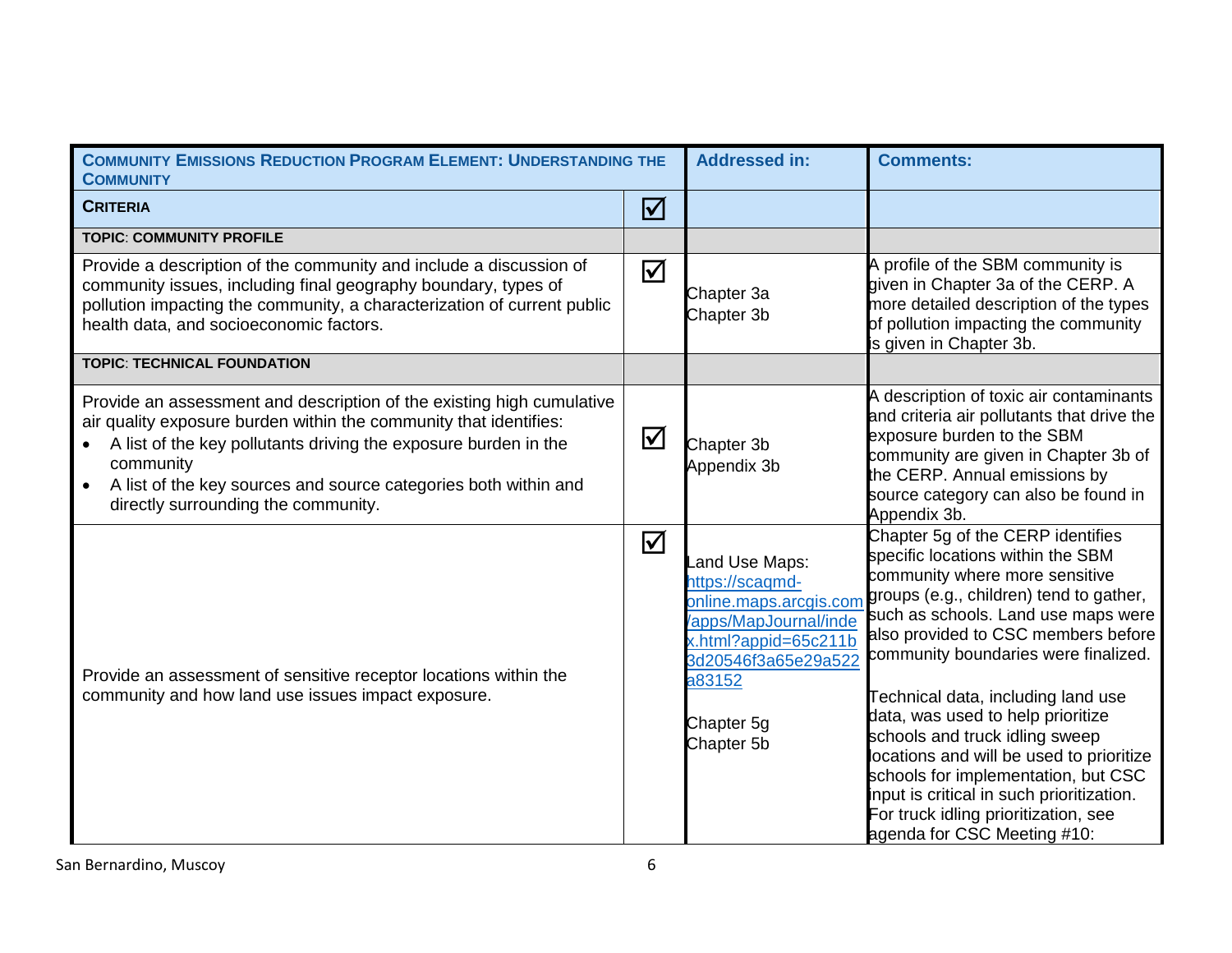|                                                                                                                                                                                                                                                                                                |          |                           | http://www.aqmd.gov/docs/default-<br>source/ab-617-ab-134/steering-<br>committees/san-bernardino/agenda-<br>oct17-2019.pdf?sfvrsn=8                                                                                                                                                                                                                                                                                                                                                                                                                                                                           |
|------------------------------------------------------------------------------------------------------------------------------------------------------------------------------------------------------------------------------------------------------------------------------------------------|----------|---------------------------|---------------------------------------------------------------------------------------------------------------------------------------------------------------------------------------------------------------------------------------------------------------------------------------------------------------------------------------------------------------------------------------------------------------------------------------------------------------------------------------------------------------------------------------------------------------------------------------------------------------|
| <b>COMMUNITY EMISSIONS REDUCTION PROGRAM ELEMENT: UNDERSTANDING THE</b><br><b>COMMUNITY (CONTINUED)</b>                                                                                                                                                                                        |          | <b>Addressed in:</b>      | <b>Comments:</b>                                                                                                                                                                                                                                                                                                                                                                                                                                                                                                                                                                                              |
| <b>CRITERIA</b>                                                                                                                                                                                                                                                                                | $\Delta$ |                           |                                                                                                                                                                                                                                                                                                                                                                                                                                                                                                                                                                                                               |
| Provide a community-level emissions inventory based on best available<br>data and developed in accordance with CARB's community inventory<br>guidance.                                                                                                                                         | $\Delta$ | Chapter 3b<br>Appendix 3b | Chapter 3b Appendix 3 give an emissions<br>inventory for the SBM community.                                                                                                                                                                                                                                                                                                                                                                                                                                                                                                                                   |
| Provide an assessment of the benefits of existing air quality policies<br>and programs in reducing emissions within the community.                                                                                                                                                             | $\Delta$ | Chapter 3b                | Chapter 3b-12 discusses future<br>emission reductions under existing air<br>quality policies for the years of 2024<br>and 2029                                                                                                                                                                                                                                                                                                                                                                                                                                                                                |
| Provide an assessment of compliance with air quality rules and<br>regulations for sources within the community, consistent with the<br>enforcement plan.                                                                                                                                       | $\Delta$ | Chapter 4<br>Appendix 4   | Chapter 4 of the CERP shows<br>enforcement statistics and discusses<br>compliance rates. However,<br>compliance rates may not be the most<br>effective predictor of overall<br>compliance. Appendix 4 provides<br>information regarding the compliance<br>history of facilities in this community<br>(facilities subject to South Coast<br>AQMD's regulations). South Coast<br>AQMD's section includes a list of all<br>active facilities with active or expired<br>permits, a summary of all complaints<br>received, a list of all inspections<br>conducted, and a list of all<br>enforcement actions taken. |
| Provide the source attribution analysis that assesses the share of<br>mobile, stationary, and area-wide source emissions contributing to the<br>air quality burden in the community, based on at least one of the<br>source attribution approaches discussed in the online Resource<br>Center. | $\Delta$ | Chapter 3b                | Chapter 3b in the CERP provides a<br>source attribution analysis for the<br>pollutants of concern in the SBM<br>community.                                                                                                                                                                                                                                                                                                                                                                                                                                                                                    |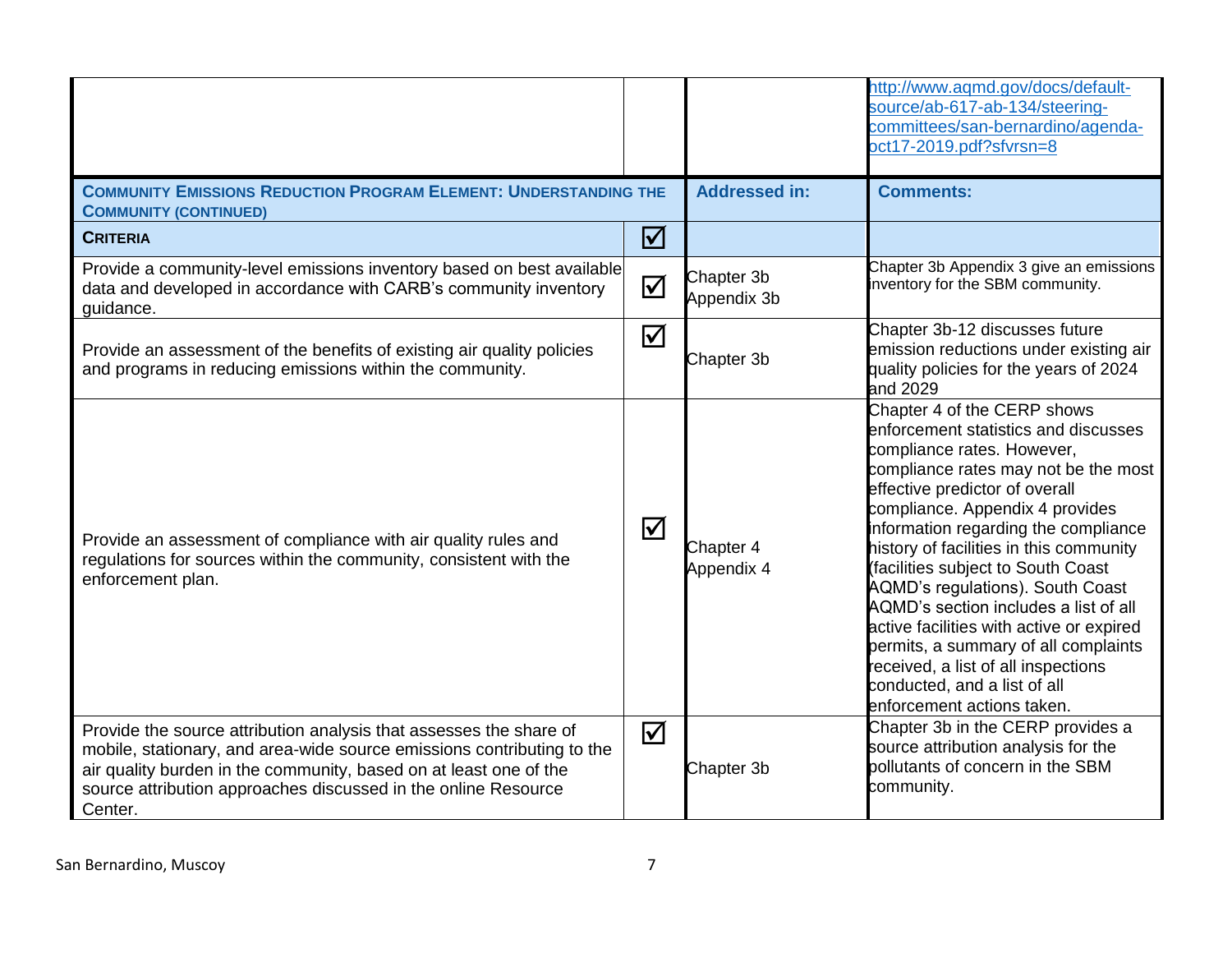| Provide supporting documentation on methodologies and data sources<br>used in the technical assessment. | $\overline{\mathsf{V}}$ | Chapter 3b<br>Methodology for<br><b>Source Attribution</b><br>Analyses:<br>http://www.aqmd.gov/d<br>pcs/default-source/ab-<br>617-ab-134/technical-<br>advisory-group/source-<br>attribution-<br>methodology.pdf | The first reference for Chapter 3b in<br>the CERP provides a link to the<br>Methodology for Source Attribution<br>Analyses document, which is the<br>technical document that provides the<br>support for the results shown in the<br>chapter. |
|---------------------------------------------------------------------------------------------------------|-------------------------|------------------------------------------------------------------------------------------------------------------------------------------------------------------------------------------------------------------|-----------------------------------------------------------------------------------------------------------------------------------------------------------------------------------------------------------------------------------------------|
|---------------------------------------------------------------------------------------------------------|-------------------------|------------------------------------------------------------------------------------------------------------------------------------------------------------------------------------------------------------------|-----------------------------------------------------------------------------------------------------------------------------------------------------------------------------------------------------------------------------------------------|

| <b>COMMUNITY EMISSIONS REDUCTION PROGRAM ELEMENT: TARGETS AND</b><br><b>STRATEGIES</b>                                                                                                                                                                                                                                                                                                                                                                |                              | <b>Addressed in:</b>                                  | <b>Comments:</b>                                                                                                                                                                                                                                                                                                                                                                                                                                                                        |
|-------------------------------------------------------------------------------------------------------------------------------------------------------------------------------------------------------------------------------------------------------------------------------------------------------------------------------------------------------------------------------------------------------------------------------------------------------|------------------------------|-------------------------------------------------------|-----------------------------------------------------------------------------------------------------------------------------------------------------------------------------------------------------------------------------------------------------------------------------------------------------------------------------------------------------------------------------------------------------------------------------------------------------------------------------------------|
| <b>CRITERIA</b>                                                                                                                                                                                                                                                                                                                                                                                                                                       | $\boldsymbol{\triangledown}$ |                                                       |                                                                                                                                                                                                                                                                                                                                                                                                                                                                                         |
| <b>TOPIC: EMISSIONS REDUCTION TARGETS</b>                                                                                                                                                                                                                                                                                                                                                                                                             |                              |                                                       |                                                                                                                                                                                                                                                                                                                                                                                                                                                                                         |
| Specify emissions reduction targets to be achieved within five years<br>for directly-emitted applicable toxic air contaminants, PM2.5, and any<br>other identified pollutants (e.g., lead, PM10) as defined in the technical<br>assessment, designed to maximize toxic air contaminant emissions<br>reductions and achieve healthful level of PM2.5.                                                                                                  | $\bm{\nabla}$                | Chapter 5a                                            | Chapter 5a includes targets for NO <sub>x</sub><br>and DPM and discusses how the<br>plan will further reduce PM2.5.                                                                                                                                                                                                                                                                                                                                                                     |
| For the mobile, stationary, and area-wide sources of applicable criteria<br>air pollutants and toxic air contaminants impacting the community,<br>specify:<br>Commitments to achieve numerical goals for compliance with air<br>quality rules and regulations,<br>Commitments to achieve numerical goals for deploying or<br>implementing available technologies or control techniques, with a<br>focus on zero emission technologies where feasible. | $\overline{\mathsf{M}}$      | Chapter 5<br>http://www.aqmd.gov/a<br><b>b617/sbm</b> | Commitments to achieve numerical<br>emission reduction tarets are found<br>throughout Chapter 5 and<br>summarized in Chapter 5a. Specific<br>numerical goals were added were<br>relevant; (e.g., Truck idling sweeps<br>in Chapter 5b) however in a majority<br>of situations, having strict goals can<br>be counterproductive since the<br>CERP must be adaptable to the<br>data that is generated through the<br>CERP's actions or based upon the<br>most relevant data. For example, |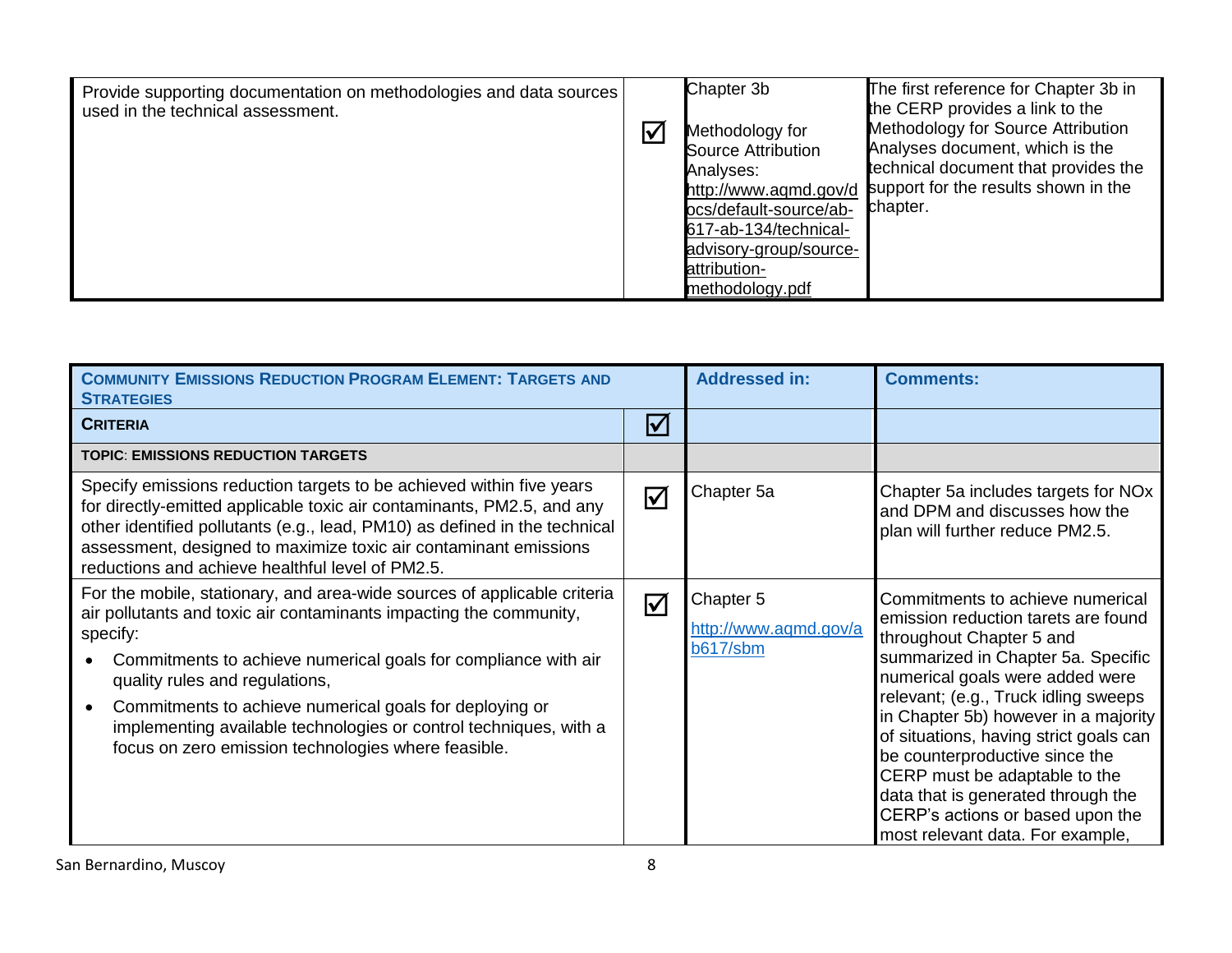| some enforcement goals are<br>dependent on monitoring findings<br>(actions).                                                                                                                                                                                                                                                                                                                                                                                                                                                                                                                                                                                                                                                                                                                                                                                                                                                                                                                                                                                                                               |
|------------------------------------------------------------------------------------------------------------------------------------------------------------------------------------------------------------------------------------------------------------------------------------------------------------------------------------------------------------------------------------------------------------------------------------------------------------------------------------------------------------------------------------------------------------------------------------------------------------------------------------------------------------------------------------------------------------------------------------------------------------------------------------------------------------------------------------------------------------------------------------------------------------------------------------------------------------------------------------------------------------------------------------------------------------------------------------------------------------|
| The commitments to achieve<br>numerical goals for deploying or<br>implementing available technologies<br>or control techniques, was achieved<br>through mobile source incentive<br>projects and are described in<br>Chapter 5a. The CSC prioritized<br>achieving emission reductions from<br>diesel powered mobile sources<br>and/or equipment through the<br>replacement of cleaner technology<br>(with priority given to zero-emission<br>technology whenever feasible).<br>Incentive goals were not established<br>by the type of source (i.e., rail, truck)<br>nor by the number of equipment<br>(i.e., Cargo handling equipment,<br>heavy-duty diesel truck) to allow for<br>the CERP to maintain flexibility to<br>fund projects that provide the<br>greatest benefits to the community<br>(i.e., based upon further CSC input,<br>improvements or advancements in<br>cleaner technology). Staff presented<br>proposed incentive projects to be<br>funded (based on proposals<br>submitted) in the SBM community<br>during the October CSC meeting.<br>The presentation slides can be<br>found here: |
| https://www.wessex.ac.uk/images/p<br>df_cfps/2020/AIR_2020_CFP.pdf                                                                                                                                                                                                                                                                                                                                                                                                                                                                                                                                                                                                                                                                                                                                                                                                                                                                                                                                                                                                                                         |
| To generate additional locally-based                                                                                                                                                                                                                                                                                                                                                                                                                                                                                                                                                                                                                                                                                                                                                                                                                                                                                                                                                                                                                                                                       |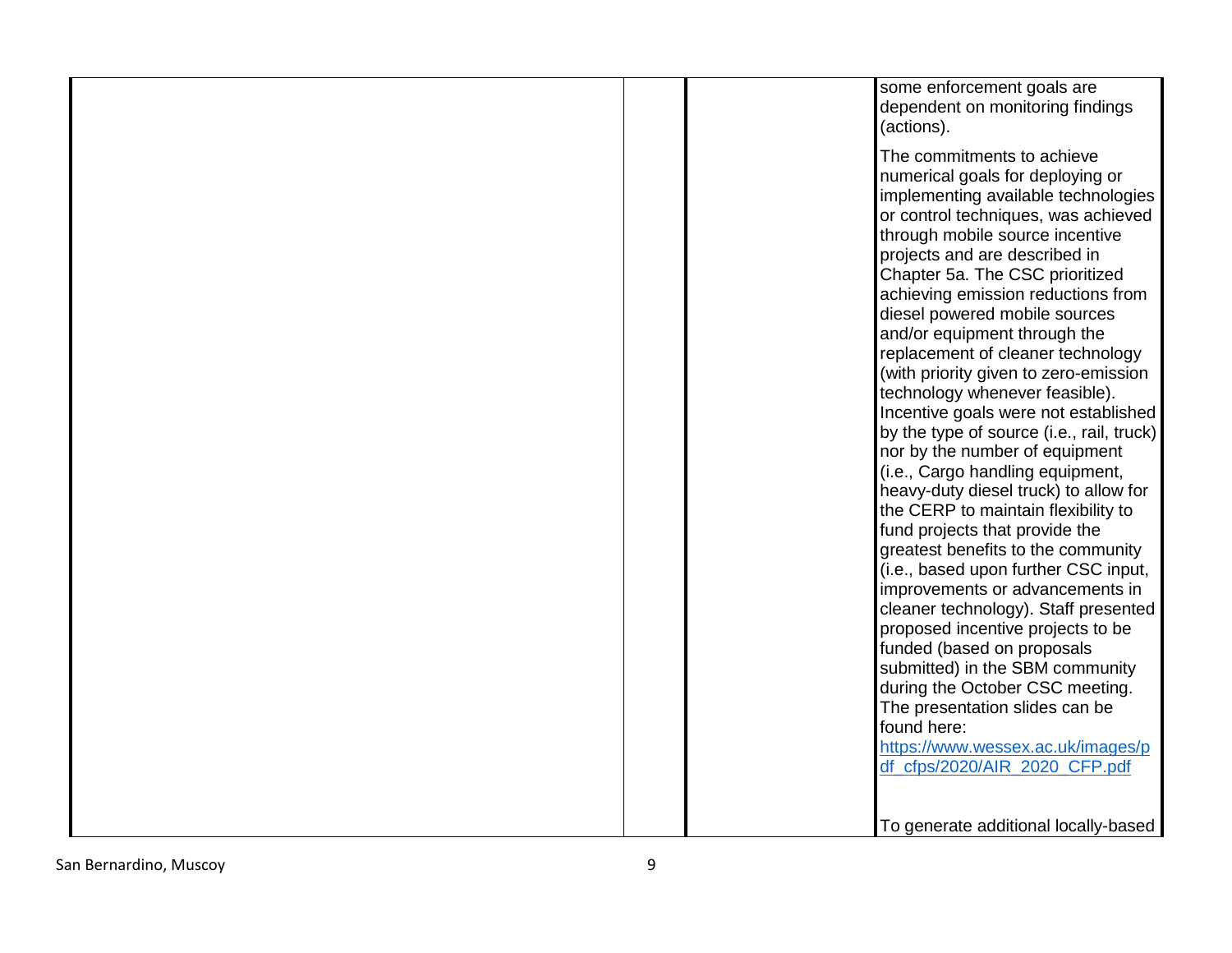|  | proposals and achieve further<br>emissions reductions in the SBM<br>community, Chapters 5b and 5e<br>commit to conducting outreach to<br>equipment owners in this |
|--|-------------------------------------------------------------------------------------------------------------------------------------------------------------------|
|  | community.                                                                                                                                                        |

| <b>COMMUNITY EMISSIONS REDUCTION PROGRAM ELEMENT: TARGETS AND</b><br><b>STRATEGIES (CONTINUED)</b>                                                                                                                                                                                                                                                             |                            | <b>Addressed in:</b>                                                                                                                                                         | <b>Comments:</b>                                                                                                                                                                                                                                                                                                                                                                                                                                                                                                                                                                                                                                                                                                                                            |
|----------------------------------------------------------------------------------------------------------------------------------------------------------------------------------------------------------------------------------------------------------------------------------------------------------------------------------------------------------------|----------------------------|------------------------------------------------------------------------------------------------------------------------------------------------------------------------------|-------------------------------------------------------------------------------------------------------------------------------------------------------------------------------------------------------------------------------------------------------------------------------------------------------------------------------------------------------------------------------------------------------------------------------------------------------------------------------------------------------------------------------------------------------------------------------------------------------------------------------------------------------------------------------------------------------------------------------------------------------------|
| <b>CRITERIA</b>                                                                                                                                                                                                                                                                                                                                                | J                          |                                                                                                                                                                              |                                                                                                                                                                                                                                                                                                                                                                                                                                                                                                                                                                                                                                                                                                                                                             |
| <b>TOPIC: PROXIMITY-BASED GOALS</b>                                                                                                                                                                                                                                                                                                                            |                            |                                                                                                                                                                              |                                                                                                                                                                                                                                                                                                                                                                                                                                                                                                                                                                                                                                                                                                                                                             |
| Specify proximity-based goals to reduce exposure at sensitive<br>receptors:<br>Identify the sensitive receptor locations that are exposed to<br>elevated levels of air pollution because of their proximity to<br>emissions sources.<br>Specify measurable goals for deploying or implementing exposure<br>reduction measures at sensitive receptor locations. | $\boldsymbol{\mathcal{Y}}$ | Chapter 5b<br>Chapter 5g<br>Land use maps:<br>https://scaqmd-<br>online.maps.arcgis.com<br>/apps/MapJournal/index<br>$.html?$ appid=65c211b3<br>d20546f3a65e29a522a<br>83152 | Sensitive receptors are identified<br>and addressed in Chapter 5g. The<br>CSC prioritized sensitive receptors<br>such as schools (i.e., charter<br>schools), community centers, and<br>childcare centers for the installation<br>of air filtration systems (Chapter 5g).<br>The CSC also identifed locations<br>where trucks idle near sensitive<br>receptors.<br>Land use maps were also provided<br>to the CSC before community<br>boundaries were finalized.<br>Technical data, including land use<br>data, was used to help prioritize<br>truck idling sweep location, and will<br>be used to prioritize schools for<br>CERP impelmentation. CSC input<br>will also be used for prioritization.<br>For truck idling, see agenda for CSC<br>Meeting #10: |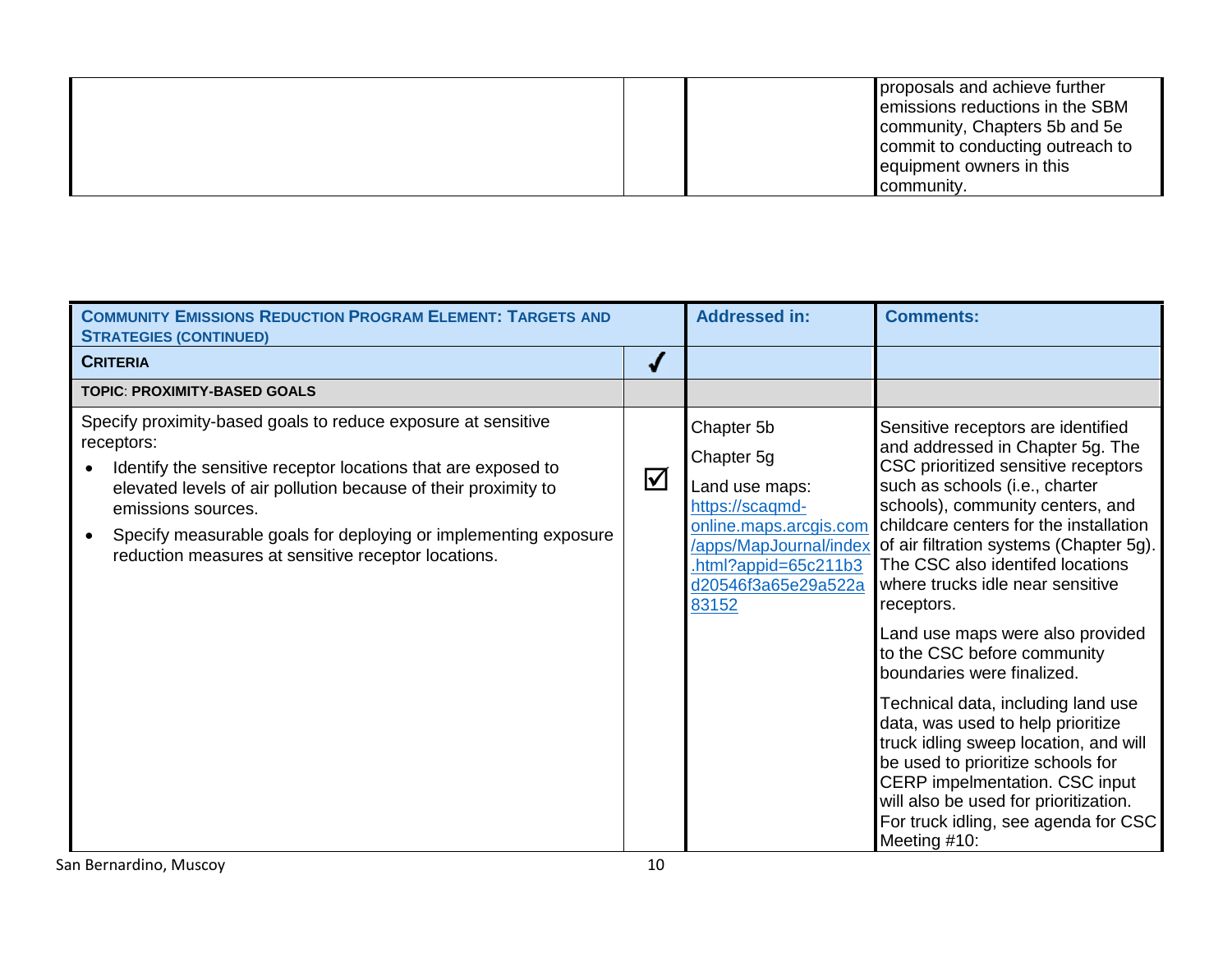|                                               | <b>TOPIC: REDUCTION STRATEGIES</b>                                                                                                                                                                                                                                                                                                                                                                                                                                                                                                                                                                                                                                                                                                                                                       |          |                                                                     | http://www.aqmd.gov/docs/default-<br>source/ab-617-ab-134/steering-<br>committees/san-bernardino/agenda-<br>oct17-2019.pdf?sfvrsn=8<br>The number of schools that receive<br>air filtration systems (Chapter 5g,<br>Action 2) and number of truck idling<br>sweeps conducted (Chapter 5b,<br>Action 1) will serve as measureable<br>goals.                                                                                                                                                                           |
|-----------------------------------------------|------------------------------------------------------------------------------------------------------------------------------------------------------------------------------------------------------------------------------------------------------------------------------------------------------------------------------------------------------------------------------------------------------------------------------------------------------------------------------------------------------------------------------------------------------------------------------------------------------------------------------------------------------------------------------------------------------------------------------------------------------------------------------------------|----------|---------------------------------------------------------------------|----------------------------------------------------------------------------------------------------------------------------------------------------------------------------------------------------------------------------------------------------------------------------------------------------------------------------------------------------------------------------------------------------------------------------------------------------------------------------------------------------------------------|
| $\circ$                                       | <b>Regulatory Strategies:</b><br>Include the best available retrofit control technologies (BARCT)<br>expedited schedule consistent with the statutory direction to cover<br>"each industrial source" subject to the State's Cap-and-Trade<br>program as of January 1, 2017. Identify the categories of sources<br>impacting the community that will be subject to these<br>requirements.<br>Identify proposed new or amended rules for sources in the<br>community under the district's regulatory authority, as appropriate.<br>Document the evaluation process undertaken in identifying<br>these measures, which include: Evaluation of the most<br>stringent control limits and exemption and applicability<br>provisions used in rules included in the Technology<br>Clearinghouse. | $\Delta$ | Appendix 3a<br>Chapter 5a<br>Chapter 5b<br>Chapter 5c<br>Chapter 5e | Appendix 3a lists the REgional<br><b>CLean Air Incentives Market</b><br>(RECLAIM) facility in this community<br>that may be subject to BARCT<br>requirements and whether they are in<br>the State cap-and-trade program.<br>Specific rules that will be evaluated<br>for BARCT for RECLAIM facilities are<br>also included in Appendix 3a.<br><b>Proposed Indirect Source Rules</b><br>(ISR) or Facility Based Mobile<br>Source Measures are discussed for<br>warehouses (Chapter 5c) and<br>railyards (Chapter 5e). |
| $\circ$<br>$\circ$<br>O<br>$\circ$<br>$\circ$ | Consideration of other approaches such as:<br>Activity limits and other operational requirements.<br>Indirect source rules and other facility-based approaches.<br>Enforceable agreements.<br>Transportation control measures.<br>Identify mobile source measures that CARB will provide.                                                                                                                                                                                                                                                                                                                                                                                                                                                                                                |          |                                                                     | Chapters 5a and 5b identify specific<br>mobile source measures that CARB<br>will provide. There is also a<br>discussion about modifying truck<br>routes away from sensitive<br>populations in Chapter 5b Action 2.                                                                                                                                                                                                                                                                                                   |

|  | <b>COMMUNITY EMISSIONS REDUCTION PROGRAM ELEMENT: TARGETS AND</b> | <b>Addressed in:</b> |  |
|--|-------------------------------------------------------------------|----------------------|--|
|--|-------------------------------------------------------------------|----------------------|--|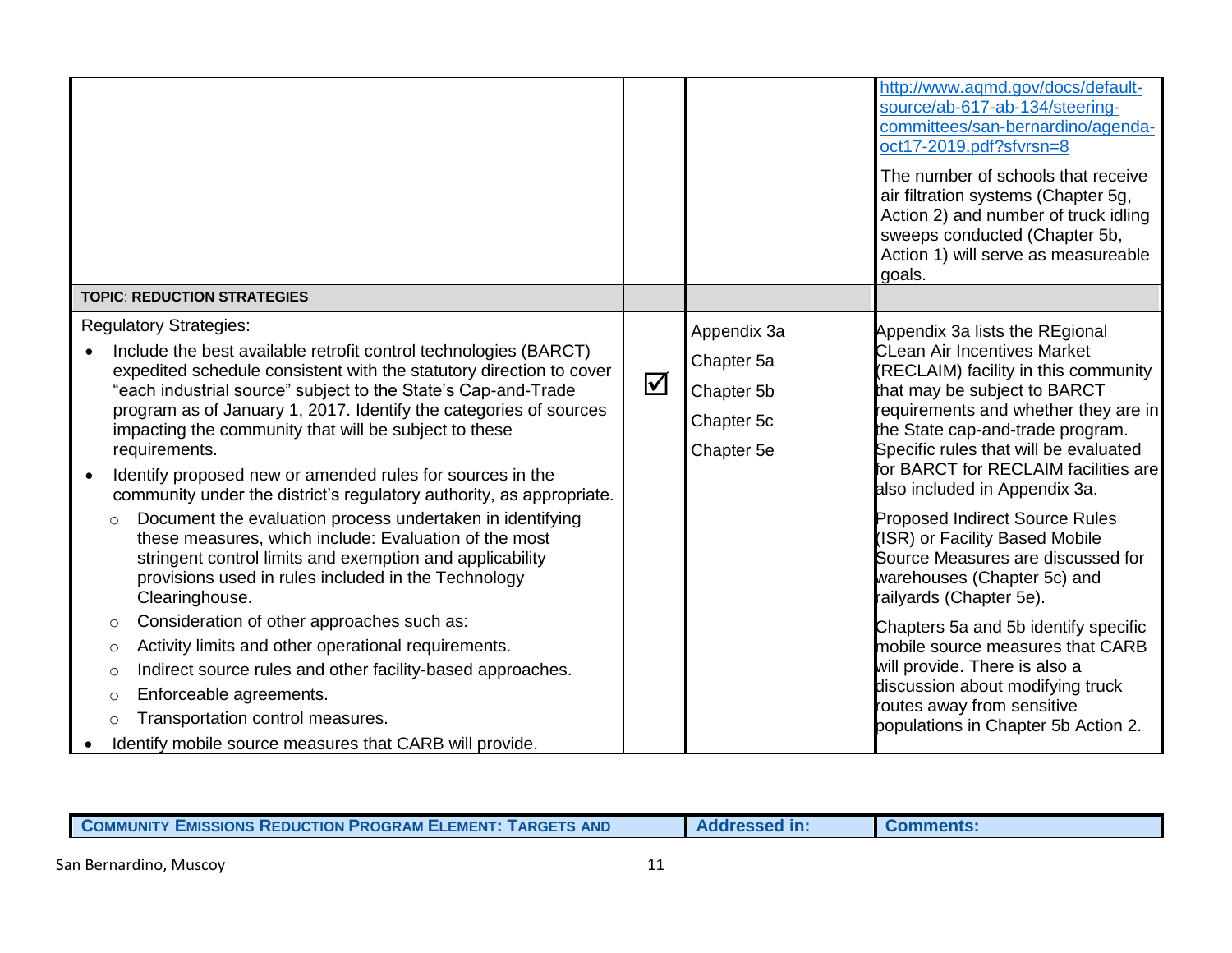| <b>STRATEGIES (CONTINUED)</b>                                                                                                                                                                                                                                                                                                                                                                                                                                                                                                                                         |                      |                                                                    |                                                                                                                                                                                                                                                                                                                                                                                                                                         |
|-----------------------------------------------------------------------------------------------------------------------------------------------------------------------------------------------------------------------------------------------------------------------------------------------------------------------------------------------------------------------------------------------------------------------------------------------------------------------------------------------------------------------------------------------------------------------|----------------------|--------------------------------------------------------------------|-----------------------------------------------------------------------------------------------------------------------------------------------------------------------------------------------------------------------------------------------------------------------------------------------------------------------------------------------------------------------------------------------------------------------------------------|
| <b>CRITERIA</b>                                                                                                                                                                                                                                                                                                                                                                                                                                                                                                                                                       | √                    |                                                                    |                                                                                                                                                                                                                                                                                                                                                                                                                                         |
| <b>Facility Risk Reduction Audits:</b><br>List the facilities within and directly surrounding the community<br>that are required to report toxic air contaminant emissions under<br>existing statute and identify whether the air district has designated<br>the facility as high, intermediate, or low risk.<br>Identify which of these facilities have existing risk reduction audits<br>$\bullet$<br>and emission reduction plans.<br>Document the review process and specify facilities that will require<br>risk review plan updates and the timeframe required. | $\bm{\nabla}$        | Appendix 3a                                                        | Appendix 3a of the CERP lists the<br>facilities that are part of the AB<br>2588 program and report air toxics<br>emissions. Table Appendix 3a-2<br>lists the risk prioritization for each<br>facility, their risk designation<br>(based on their Health Risk<br>Assessment), and the status of<br>their Risk Reduction Plan, where<br>applicable. The review process for<br>the Health Risk Assessments is<br>discussed in Appendix 3a. |
| Air Quality Permitting:<br>Reference how the Technology Clearinghouse will be used in<br>developing BACT and T-BACT technology determinations for any<br>new or modified source air district permitting processes within the<br>community.                                                                                                                                                                                                                                                                                                                            | $\Delta$             | Appendix 3a                                                        |                                                                                                                                                                                                                                                                                                                                                                                                                                         |
| <b>Enforcement Strategies:</b><br>Identify near-term enforcement strategies included in the<br>$\bullet$<br>enforcement plan.                                                                                                                                                                                                                                                                                                                                                                                                                                         | $\boxed{\checkmark}$ | Chapter 4<br>Chapter <sub>5</sub>                                  | The introduction to Chapter 4<br>summarizes the enforcement<br>strategies. These are described in<br>more detail throughout Chapter 5<br>and include steps that CARB and<br>South Coast AQMD will take to<br>reduce emissions in the SBM<br>community including truck idling<br>sweeps and focused air monitoring<br>and inspection of facilities.                                                                                      |
| Incentive-Based Strategies:<br>Identify existing funding programs and the specific project types<br>that will be the focus of incentive programs to accelerate<br>deployment of the cleanest technologies within the community.<br>Identify specific actions the air district and CARB will take to<br>$\bullet$<br>secure additional funding as necessary.<br>Include outreach strategies to promote identified funding<br>$\bullet$                                                                                                                                 | $\blacktriangledown$ | Chapter 5b<br>Chapter 5c<br>Chapter 5d<br>Chapter 5e<br>Chapter 5g | Incentive programs to replace older<br>heavy-duty trucks with zero- or<br>hear-zero emission trucks or<br>railyards with cleaner locomotives<br>and/or equipment as well as the<br>installation of zero-emission<br>infrastructure, and reduce<br>exposures near sensitive receptors<br>are discussed in Chapters 5b                                                                                                                    |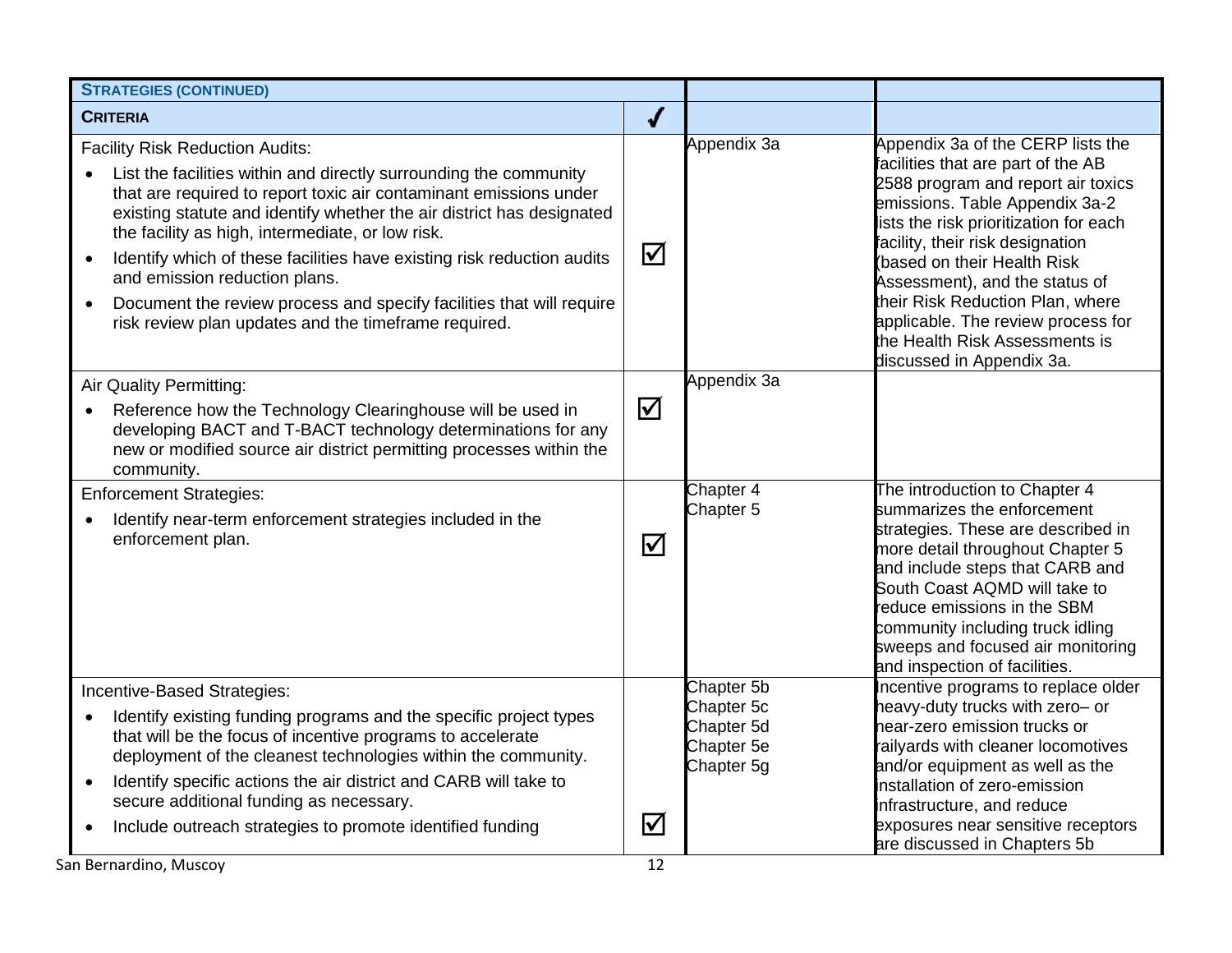| opportunities. | (trucks), 5e (railyards), 5c         |
|----------------|--------------------------------------|
|                | (warehouses), and 5g (schools),      |
|                | respectively. Chapters 5b and 5e     |
|                | also mention outreach events to      |
|                | provide the CSC with updates on      |
|                | incentive funding opportunities to   |
|                | replace older heavy-duty trucks or   |
|                | informing railyard operators about   |
|                | replacing diesel-fueled equipment    |
|                | with cleaner technologies. Chapter   |
|                | 5g also includes identifying new or  |
|                | existing sources or programs that    |
|                | can provide funding for replacing    |
|                | school buses, air filtration systems |
|                | at homes, and tree planting (green   |
|                |                                      |
|                | space).                              |
|                |                                      |
|                | Chapter 5d, Action 2 also            |
|                | discusses providing information on   |
|                | incentive opportunities for zero-    |
|                | emission buses and supporting        |
|                | infrastructures.                     |

| <b>COMMUNITY EMISSIONS REDUCTION PROGRAM ELEMENT: TARGETS AND</b><br><b>STRATEGIES (CONTINUED)</b>                                                                                                                                                                                                                                                                                                                                                                                                  |                      | <b>Addressed in:</b>                                | <b>Comments:</b>                                                                                                                                                                                                                                                                                                                                   |
|-----------------------------------------------------------------------------------------------------------------------------------------------------------------------------------------------------------------------------------------------------------------------------------------------------------------------------------------------------------------------------------------------------------------------------------------------------------------------------------------------------|----------------------|-----------------------------------------------------|----------------------------------------------------------------------------------------------------------------------------------------------------------------------------------------------------------------------------------------------------------------------------------------------------------------------------------------------------|
| <b>CRITERIA</b>                                                                                                                                                                                                                                                                                                                                                                                                                                                                                     | $\blacktriangledown$ |                                                     |                                                                                                                                                                                                                                                                                                                                                    |
| Land Use Strategies:<br>Identify community-specific land use strategies that the air district<br>٠<br>will actively engage on and the applicable implementing agency.<br>Document the review process undertaken in identifying these<br>strategies, which includes consideration of the following<br>approaches where applicable:<br>Planning permit conditions to require increased setbacks or<br>buffer zones for specific source types.<br>"Green zone" policies to establish exposure-reducing | $\blacktriangledown$ | Chapter 2<br>Appendix 2<br>Chapter 5c<br>Chapter 5g | One-on-one meetings were held with<br>different stakeholders, gathering<br>input during monthly CSC meetings,<br>and conversations with relevant<br>agencies (e.g., City of San<br>Bernardino, County of San<br>Bernardino). Local land use<br>agencies were represented on the<br>CSC. Documentation of meetings<br>can be found in Chapter 2 and |
| San Bernardino, Muscoy                                                                                                                                                                                                                                                                                                                                                                                                                                                                              | 13                   |                                                     |                                                                                                                                                                                                                                                                                                                                                    |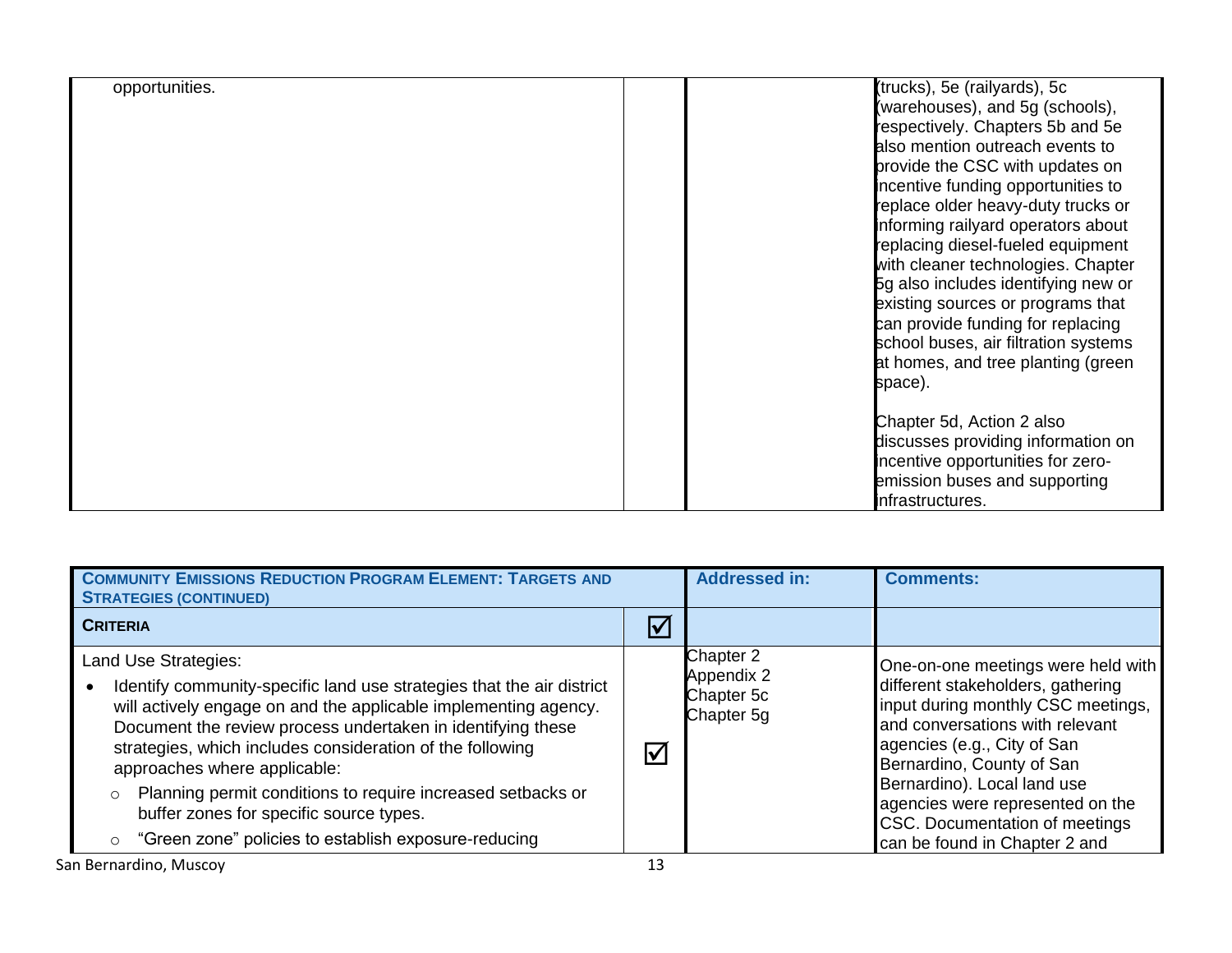| development requirements for specific areas.                                                                                                                                    | Appendix 2.                                                                                                                                              |
|---------------------------------------------------------------------------------------------------------------------------------------------------------------------------------|----------------------------------------------------------------------------------------------------------------------------------------------------------|
| Zoning code amendments to prevent or reduce new<br>$\circ$<br>permitting of incompatible land uses.                                                                             | Chapter 5c, Action 1 includes<br>working with the City of San                                                                                            |
| Processes to terminate existing incompatible land uses within<br>$\circ$<br>selected communities.                                                                               | Bernardino and the County of San<br>Bernardino on enhancing land use                                                                                     |
| General plan updates focused on environmental justice and<br>$\circ$<br>air quality, through the SB 1000 process or other general plan<br>updates.                              | policies (e.g., development<br>standards) that reduce residents'<br>exposure to emissions from older<br>diesel trucks at warehouse facilities.           |
| Strategies to promote urban greening.<br>O                                                                                                                                      |                                                                                                                                                          |
| Measures in the applicable Metropolitan Planning<br>$\circ$<br>Organization's Senate Bill 375 Sustainable Communities<br>Strategy that can be implemented within the community. | In addition, Chapter 5g, Action 4<br>specifies actions to identify new or<br>existing sources or programs that<br>can provide funding for tree planting. |
| Environmental justice-related components of regional or local<br>$\circ$<br>plans that can be deployed within the community.                                                    |                                                                                                                                                          |

| <b>COMMUNITY EMISSIONS REDUCTION PROGRAM ELEMENT: TARGETS AND</b><br><b>STRATEGIES (CONTINUED)</b>                                                                                                                                                                                                                                                                                                                                                                                                    |                         | <b>Addressed in:</b>                                | <b>Comments:</b>                                                                                                                                                                                                                                                                                                                               |
|-------------------------------------------------------------------------------------------------------------------------------------------------------------------------------------------------------------------------------------------------------------------------------------------------------------------------------------------------------------------------------------------------------------------------------------------------------------------------------------------------------|-------------------------|-----------------------------------------------------|------------------------------------------------------------------------------------------------------------------------------------------------------------------------------------------------------------------------------------------------------------------------------------------------------------------------------------------------|
| <b>CRITERIA</b>                                                                                                                                                                                                                                                                                                                                                                                                                                                                                       | $\boxed{\checkmark}$    |                                                     |                                                                                                                                                                                                                                                                                                                                                |
| <b>Transportation Strategies:</b><br>Identify community-specific transportation strategies the air<br>district will actively engage on and the applicable implementing<br>agency. Document the review process undertaken in identifying<br>these strategies, which includes consideration of the following<br>approaches where applicable:<br>Alternative truck routing.<br>Geo-fencing within designated areas.<br>$\circ$<br>Strategies to reduce vehicle miles travelled and encouraged<br>$\circ$ |                         | Chapter 2<br>Appendix 2<br>Chapter 5b<br>Chapter 5c | Transportation strategies underwent<br>a review process that included one-<br>on-one meetings with different<br>stakeholders, gathering input during<br>monthly CSC meetings, and<br>conversations with relevant<br>agencies (e.g. City of San<br>Bernardino). Documentation of<br>these meetings can be found in<br>Chapter 2 and Appendix 2. |
| active transportation.<br>"Green zone" policies to implement transportation strategies<br>$\circ$<br>within certain areas.<br>o Preferential access to facilities for the cleanest technologies.                                                                                                                                                                                                                                                                                                      | $\overline{\mathsf{M}}$ |                                                     | Chapter 5b, Action 2 discusses<br>collaborating with the City and<br>County of San Bernardino to<br>evaluate potential designated truck                                                                                                                                                                                                        |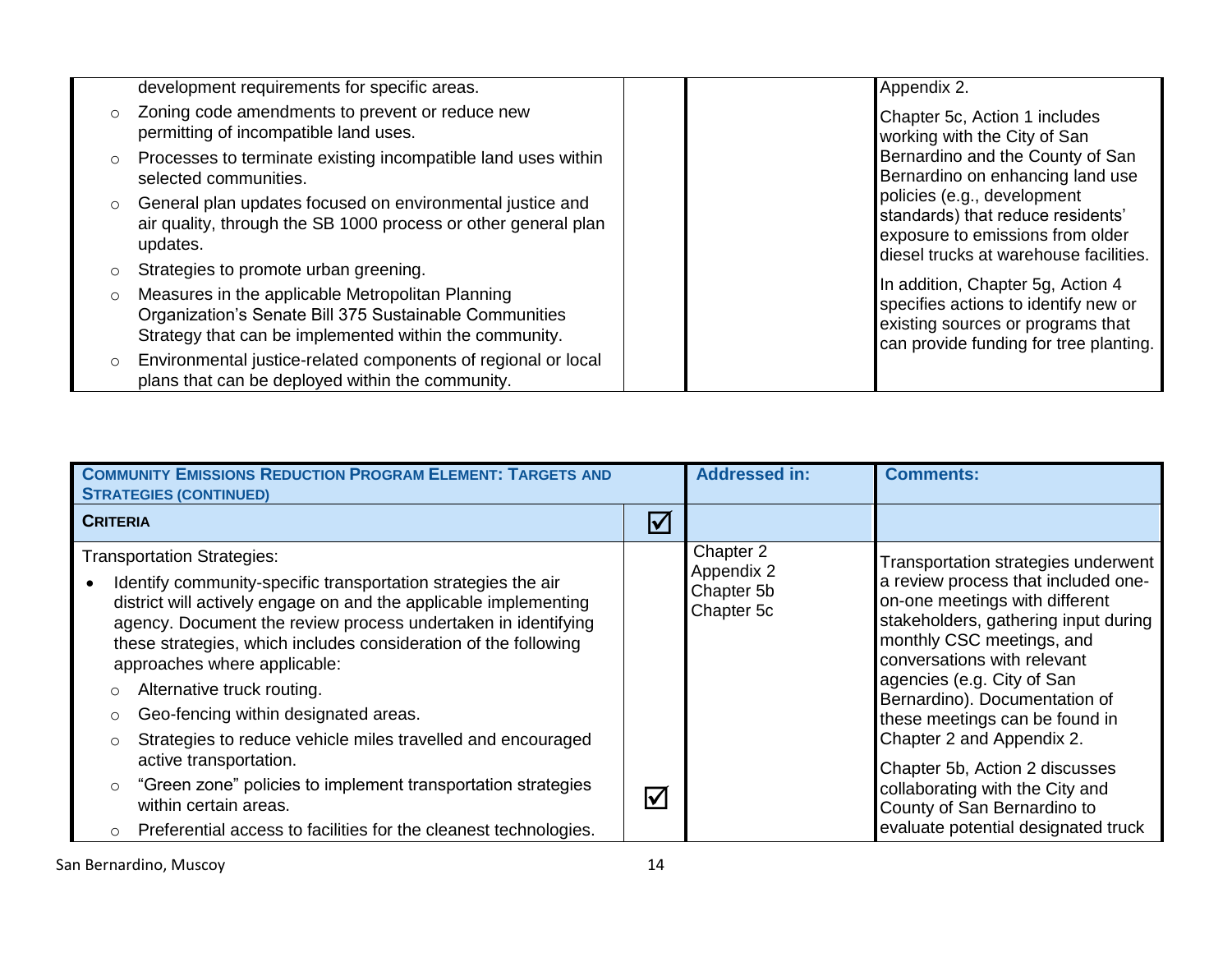| Incorporation of zero emission vehicles and equipment into<br>$\circ$<br>project development, construction, and operation.<br>Measures in the applicable Metropolitan Planning<br>$\circ$<br>Organization's Senate Bill 375 Sustainable Communities<br>Strategy that can be implemented within the community.<br>Environmental justice-related components of regional or local<br>$\circ$<br>plans that can be deployed within the community.                                                                                                                                                |                                                   | routes and identify resources to<br>enforce these routes.<br>Chapter 5c, Action 3 specifies<br>actions to collaborate with local<br>governments, utilities, and local and<br>state entities to promote the<br>installation of fueling infrastructure<br>to support zero-emission<br>trucks/vehicles, transport<br>refrigeration units, and cargo<br>handling equipment.                                                                                                                                                                                                                                                                                                                                                                                                                                                                                                                                                         |
|----------------------------------------------------------------------------------------------------------------------------------------------------------------------------------------------------------------------------------------------------------------------------------------------------------------------------------------------------------------------------------------------------------------------------------------------------------------------------------------------------------------------------------------------------------------------------------------------|---------------------------------------------------|---------------------------------------------------------------------------------------------------------------------------------------------------------------------------------------------------------------------------------------------------------------------------------------------------------------------------------------------------------------------------------------------------------------------------------------------------------------------------------------------------------------------------------------------------------------------------------------------------------------------------------------------------------------------------------------------------------------------------------------------------------------------------------------------------------------------------------------------------------------------------------------------------------------------------------|
| <b>Mitigation Strategies:</b><br>Identify specific strategies to reduce exposure. Document the<br>review process undertaken in identifying these strategies, which<br>includes consideration of the following approaches where<br>applicable:<br>Installation of air filtration at sensitive receptor locations.<br>$\circ$<br>Installation of solid barriers or vegetative buffers between<br>$\circ$<br>emissions sources and sensitive receptors.<br>Implementation of school flag and other notification programs<br>$\circ$<br>to communicate air quality information to the community. | Chapter 2<br>Appendix 2<br>Chapter 5g<br>$\Delta$ | Mitigation strategies underwent a<br>review process that included one-on-<br>one and small group meetings with<br>different stakeholders, gathering<br>input during monthly CSC meetings,<br>and conversations with relevant<br>agencies (e.g. County of San<br>Bernardino Department of Public<br>Health, City of San Bernardino, etc.)<br>Documentation of these meetings<br>can be found in Chapter 2 and<br>Appendix 2.<br>Chapter 5g, Action 2 discusses<br>installing air filtration systems at<br>sensitive receptor locations such as<br>schools and childcare centers near<br>air pollution sources such as idling<br>trucks and dust from concrete batch<br>and asphalt batch plants.<br>Chapter 5g, Action 1 includes<br>providing air quality related programs<br>to schools such as the Clean Air<br>Ranger Education (CARE). CARE is<br>a program designed for elementary<br>school education and includes an air |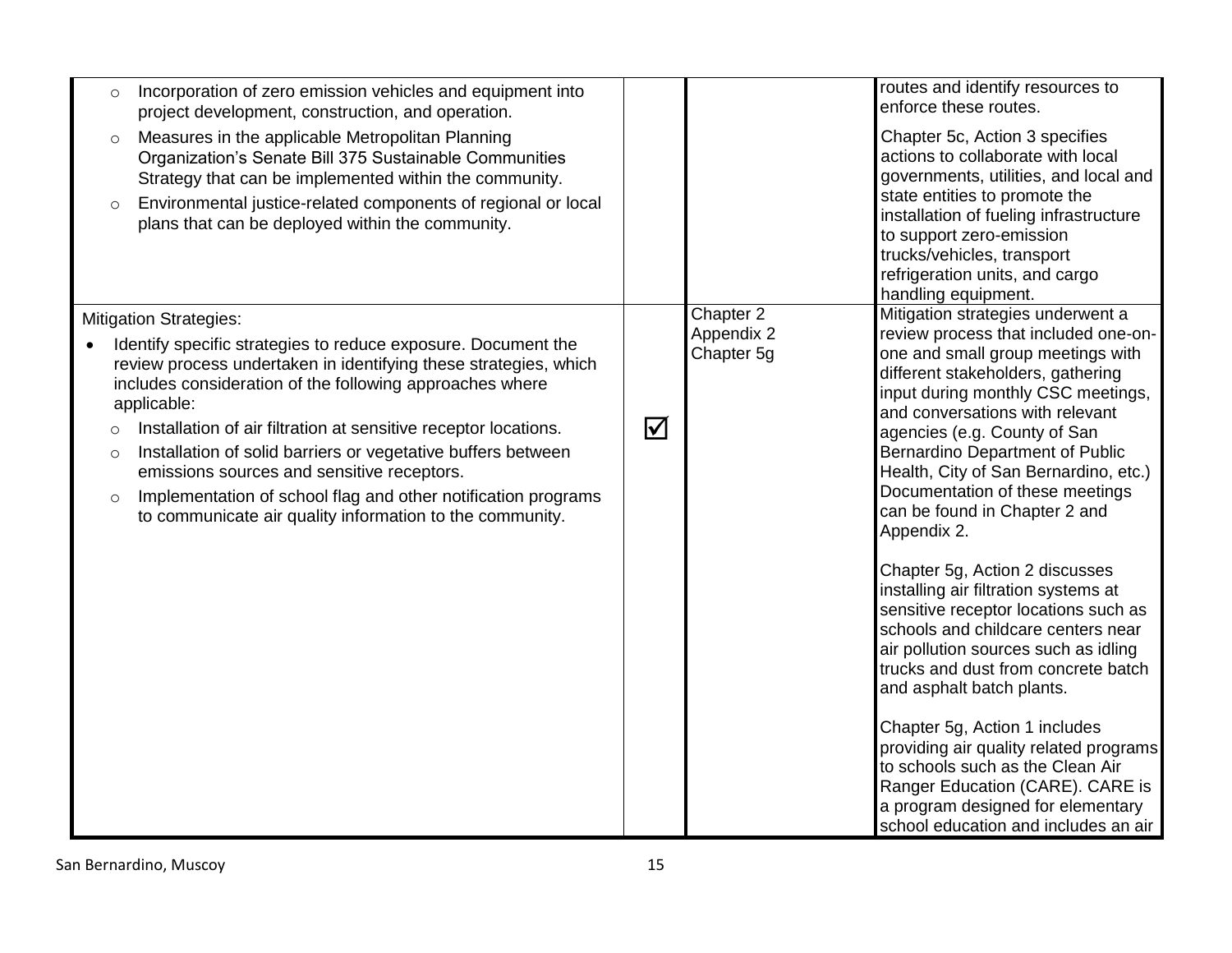| quality flag component.                                                                                                                                                                                                                                                                                                                                               |
|-----------------------------------------------------------------------------------------------------------------------------------------------------------------------------------------------------------------------------------------------------------------------------------------------------------------------------------------------------------------------|
| Chapter 5g, Action 4 includes an<br>action to identify funding for tree<br>planting to increase the amount of<br>green space, which in some<br>locations can serve as a buffer zone<br>between sources and sensitive<br>receptors.                                                                                                                                    |
| In addition, Chapter 5g, Action 5<br>includes an action to identify new or<br>existing sources or programs that<br>can provide funding for alternative-<br>fueled school buses. The<br>replacement of diesel buses with<br>cleaner technologies may reduce the<br>exposure of sensitive populations<br>(i.e., children) to diesel emissions<br>from the school buses. |

| <b>COMMUNITY EMISSIONS REDUCTION PROGRAM ELEMENT: TARGETS AND</b><br><b>STRATEGIES (CONTINUED)</b>                                                                                                                                                                                                                                                                                                                                              |                      | <b>Addressed in:</b>                                              | <b>Comments:</b>                                                                                                                                                                                                                                                                                                                    |
|-------------------------------------------------------------------------------------------------------------------------------------------------------------------------------------------------------------------------------------------------------------------------------------------------------------------------------------------------------------------------------------------------------------------------------------------------|----------------------|-------------------------------------------------------------------|-------------------------------------------------------------------------------------------------------------------------------------------------------------------------------------------------------------------------------------------------------------------------------------------------------------------------------------|
| <b>CRITERIA</b>                                                                                                                                                                                                                                                                                                                                                                                                                                 | $\boxed{\checkmark}$ |                                                                   |                                                                                                                                                                                                                                                                                                                                     |
| <b>Engagement Approaches:</b><br>Specify strategy-specific approaches for CARB and air district<br>coordination with appropriate agencies to implement identified<br>land use, transportation, and mitigation strategies. Document the<br>review process undertaken in identifying these strategies, which<br>includes consideration of the following approaches where<br>applicable:<br>Writing CEQA comment letters on proposed projects that |                      | Chapter 2<br>Appendix 2<br>Chapter 3a<br>Chapter 5b<br>Chapter 5c | Engagement strategies underwent a<br>review process that included one-on-<br>one and small group meetings with<br>different stakeholders, gathering<br>input during monthly CSC meetings,<br>and conversations with relevant<br>agencies (e.g., City of San<br>Bernardino and San Bernardino<br>County Department of Public Health, |
| San Bernardino, Muscoy                                                                                                                                                                                                                                                                                                                                                                                                                          | 16                   |                                                                   |                                                                                                                                                                                                                                                                                                                                     |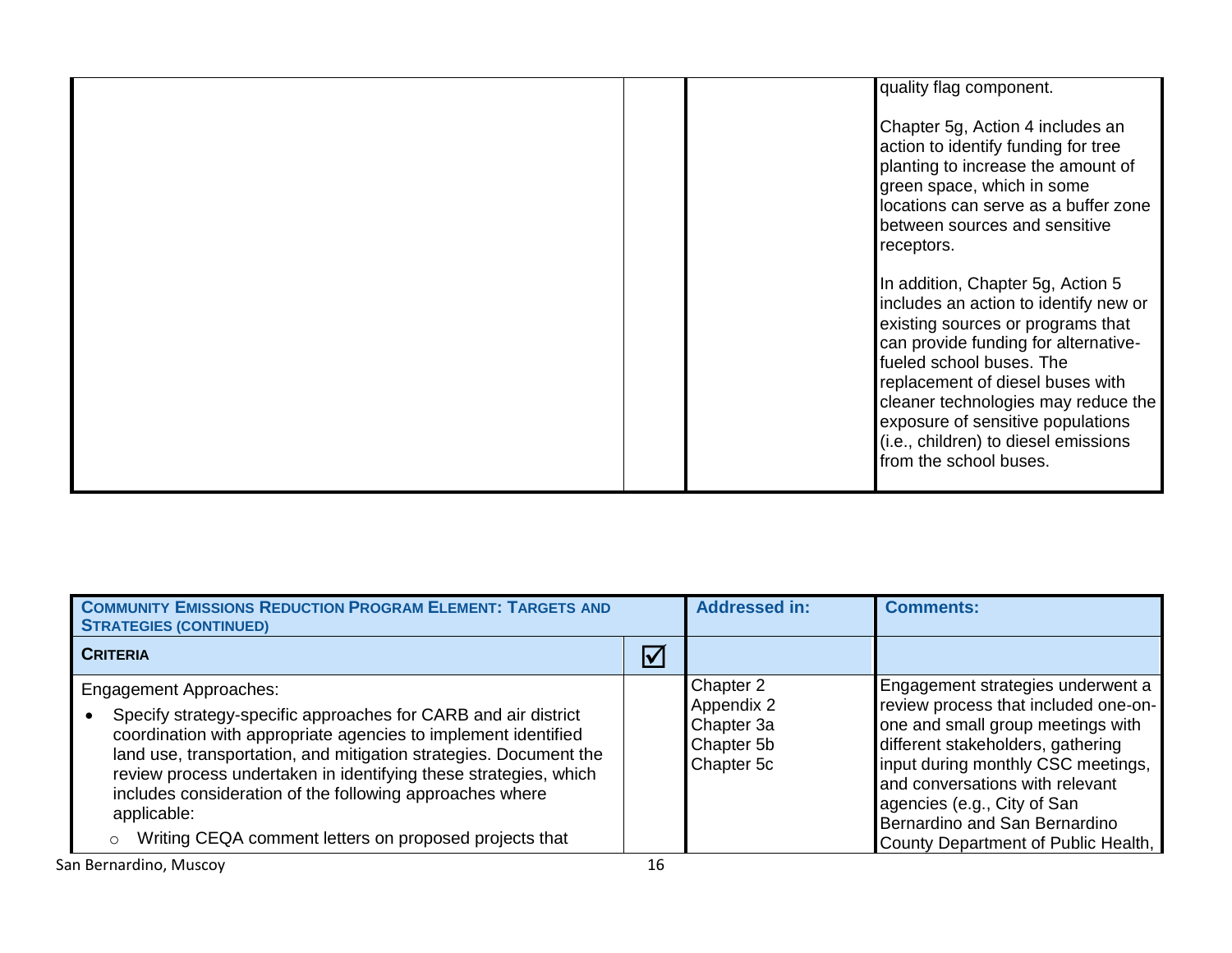| would impact the community. |
|-----------------------------|
|-----------------------------|

- o Utilizing CalEnviroScreen indicators to provide an analysis of existing environmental burdens in order to set the baseline conditions and metrics to improve air quality and reduce cumulative exposure burden.
- o Direct meetings with staff or elected officials.
- o Direct meetings with facility owners and/or equipment operators.
- o Formation of a cooperative information sharing process with land use permitting agencies to review proposed projects that would impact the community.
- o Participation in public meetings on proposed projects that would impact the community.
- o Development of memoranda of understanding with cities, counties, transportation agencies, other public agencies, or facility owners or equipment operators.
- o Direct implementation of strategies within CARB or the air district's jurisdiction.

 $\overline{\mathsf{M}}$ 

and San Bernardino County Transportation Authority) and CSC members including staff representing elected officials' offices. Documentation of these meetings can be found in Chapter 2 and Appendix 2.

Chapter 3a provides a description of how CalEnviroscreen was used to analyze and identify this community for Year 1.

Chapter 5c, Action 1 outlines working with the local planning or land -use agencies to discuss and enhance land use policies to reduce exposure. Chapter 5b, Action 2 includes working with the City or County to identify opportunities to develop enforceable truck routes and establishing designated truck parking areas. In addition, Chapter 5b, Action 3, states that the City and County of San Bernardino will work with South Coast AQMD to obtain necessary approvals to install ALPR systems.

South Coast AQMD's CEQA Intergovernmental Review (IGR) is a program specifically responsible for reviewing CEQA documents for proposed projects. CEQA IGR comments on the adequacy of the analysis and recommends mitigation measures. Staff have identified<br>projects in AB 617 communities, and, where warranted, the comment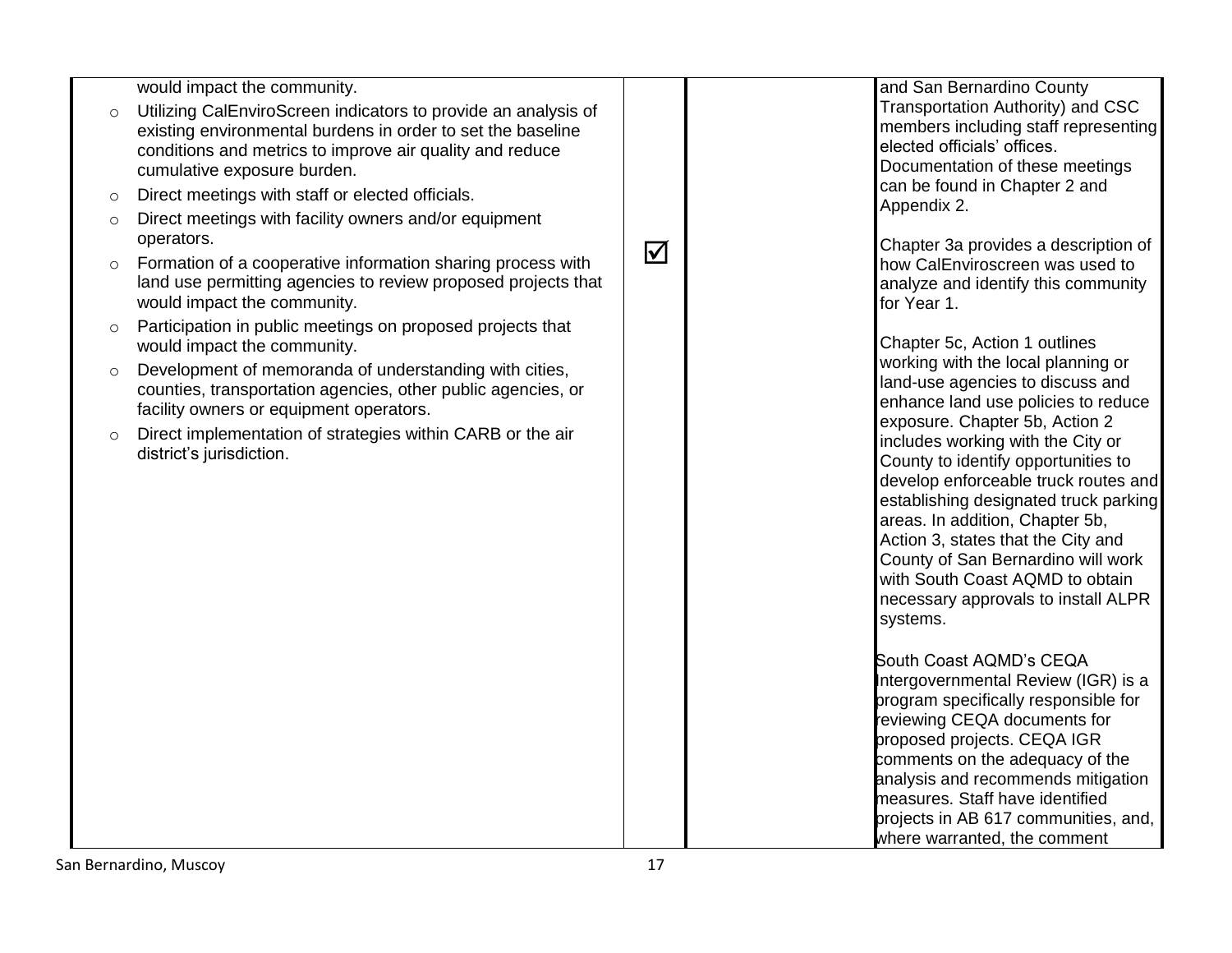|                                                                                                                                                                                                                         |                                                                                                                    | letters to the lead agency<br>recommended reviewing the CERP<br>for potential additional mitigation<br>measures pertinent to that project.                                                                                                                                                                                                                                                                                                                                                                                                                                                                             |
|-------------------------------------------------------------------------------------------------------------------------------------------------------------------------------------------------------------------------|--------------------------------------------------------------------------------------------------------------------|------------------------------------------------------------------------------------------------------------------------------------------------------------------------------------------------------------------------------------------------------------------------------------------------------------------------------------------------------------------------------------------------------------------------------------------------------------------------------------------------------------------------------------------------------------------------------------------------------------------------|
| Discuss any potential new strategies that were applicable to the<br>community's air quality challenges that were not selected, including<br>any identified by the community steering committee.<br>$\blacktriangledown$ | <b>Executive Summary -</b><br><b>Summary of Response</b><br>to Comments<br>Appendix Response to<br><b>Comments</b> | South Coast AQMD's responses to<br>suggestions from the CSC and the<br>public can be found in the Summary<br>of Response to Comments and the<br>Appendix Response to Comments.<br>Some suggestions received were<br>not explicitly included in the Final<br>CERP, including reducing emissions<br>from the San Bernardino<br>International Alriport (Comment<br>Letter #7-6 and Public Meeting<br>Comment 14-1). However, it was<br>explained at the CSC Meeting #9<br>that the sources of concern from the<br>San Bernardino International Airport<br>(warehouses and trucks) would be<br>addressed through the CERP. |

| <b>COMMUNITY EMISSIONS REDUCTION PROGRAM ELEMENT: TARGETS AND</b><br>STRATEGIES (CONTINUED) |                         | <b>Addressed in:</b> | <b>Comments:</b> |
|---------------------------------------------------------------------------------------------|-------------------------|----------------------|------------------|
| <b>CRITERIA</b>                                                                             | $\overline{\mathsf{v}}$ |                      |                  |
| <b>TOPIC: IMPLEMENTATION SCHEDULE</b>                                                       |                         |                      |                  |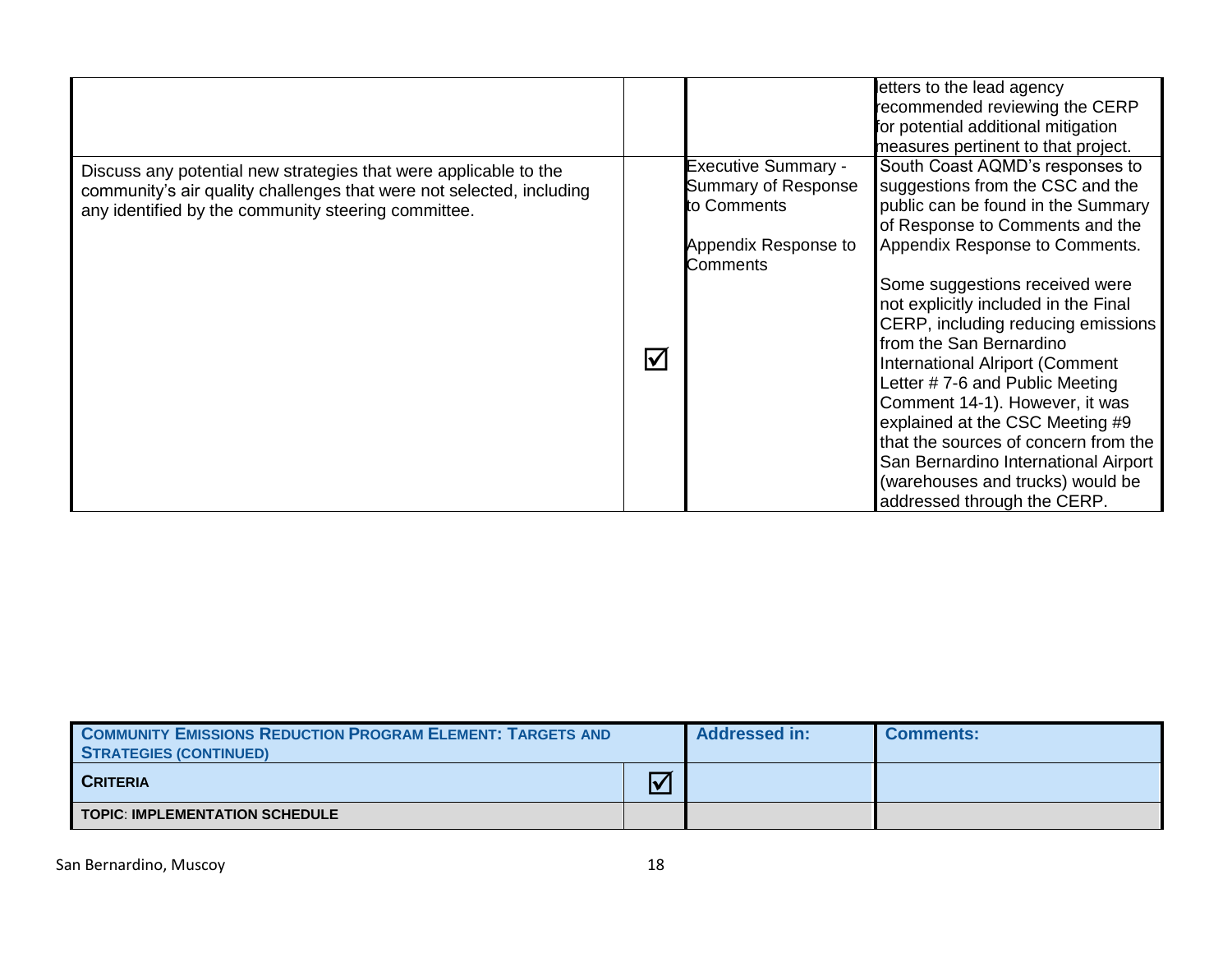Specify for each new strategy, as applicable:

- A description of the strategy.
- The expected emissions and/or exposure reductions by pollutant from each proposed strategy.
- Cost-effectiveness, calculated in accordance with the air district's cost-effectiveness methodologies, along with appropriate documentation.
- Implementation roles and responsibilities, including authority.
- A timeframe for air district board or CARB Governing Board consideration.
- A timeframe for any necessary coordination with other agencies.
- A timeframe for implementation, including immediate and annual actions over the five-year timeframe.
- A description of how the technical assessment informed strategy development, including a discussion of priority pollutants and sources.
- The expected benefits over an additional five years, beyond the five-year implementation timeframe, to demonstrate ongoing progress.
- The perspective of the community steering committee and other public recommendations.

| Chapter 5a-5g<br>Chapter 5h<br>Appendix Response to<br>Comments | Chapter 5h describes the<br>implementation plan for all the<br>actions and strategies used to<br>reduce emissions and exposure in<br>the community. This chapter<br>includes a timeframe for coordination<br>with other agencies, implementation<br>for immediate actions and actions<br>over the five-year timeframe, and a<br>timeframe for air district or CARB<br>Governing Board consideration.                               |
|-----------------------------------------------------------------|------------------------------------------------------------------------------------------------------------------------------------------------------------------------------------------------------------------------------------------------------------------------------------------------------------------------------------------------------------------------------------------------------------------------------------|
|                                                                 | Strategies used in Chapter 5 are<br>summarized in Chapter 5a and<br>include regulations, incentives,<br>outreach, enforcement, air<br>measurements and collaborations.<br>Additionally, Chapter 5a highlights<br>the expected emissions reductions<br>(quantifiable at this time) resulting<br>from the actions (mobile source<br>incentives and statewide mobile<br>source measures) in the CERP over<br>the five-year timeframe. |
|                                                                 | Chapter 5b Action 2 specifies that<br>South Coast AQMD will continue to<br>support the accelerated adoption<br>and prioritization of zero-emission<br>technology based on feasibility,<br>availability and cost-effectiveness.                                                                                                                                                                                                     |
|                                                                 | The subchapters in Chapter 5<br>describe each action in detail, with<br>implementation roles and<br>responsibilities, including authority.<br>The perspective of the CSC and how<br>they helped inform emission<br>reduction strategies are given in the<br>introduction section of each chapter.                                                                                                                                  |

 $\overline{\mathsf{M}}$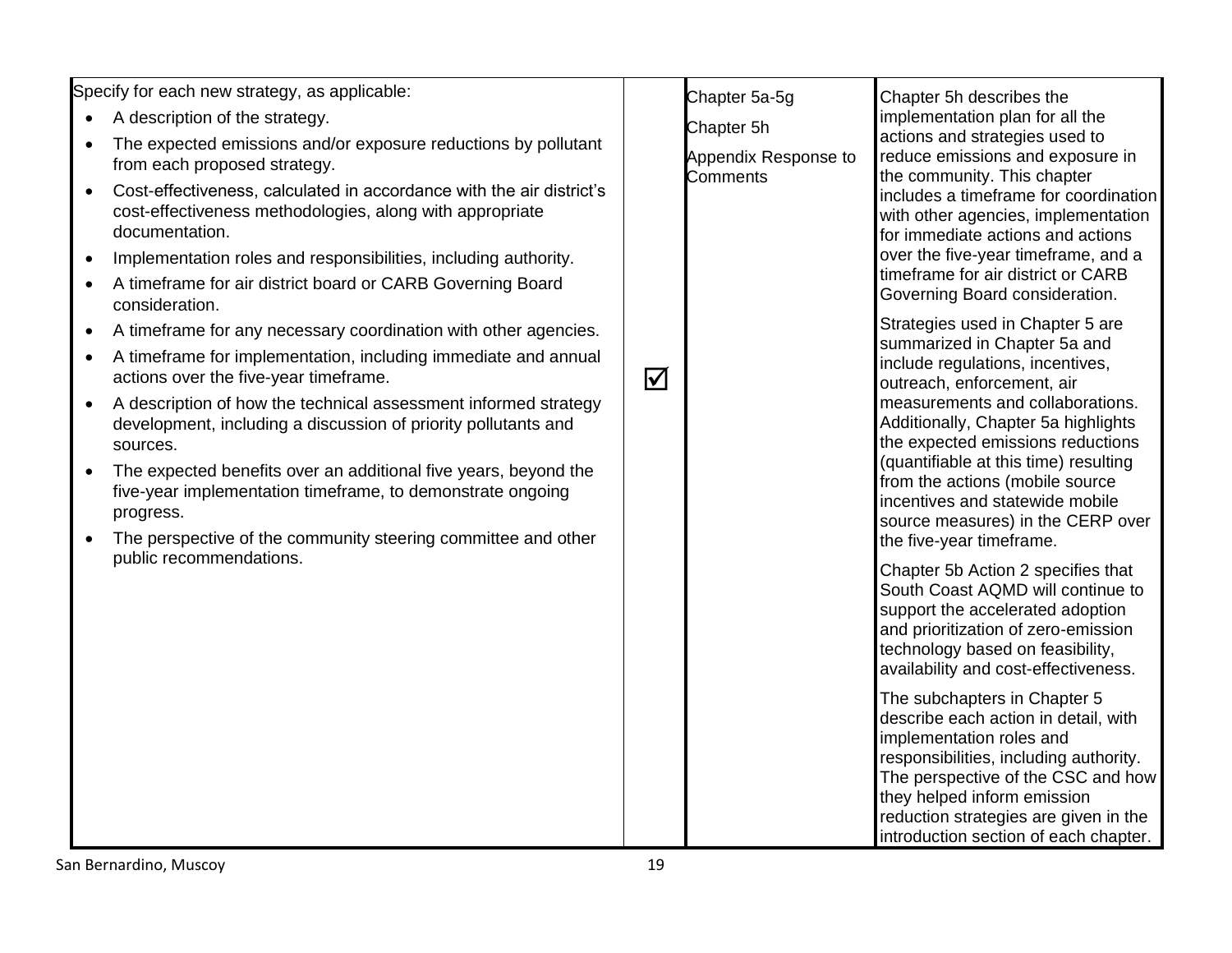| In addition, comments from the        |  |
|---------------------------------------|--|
| general public are given in the       |  |
| : Response to Comments.<br>  Appendix |  |

| <b>COMMUNITY EMISSIONS REDUCTION PROGRAM ELEMENT: ENFORCEMENT PLAN</b>                                                                                                                                                                                                                                                                                                                                                                                                                                                                                                                                                                                                                                                            |                       | <b>Addressed in:</b>    | <b>Comments:</b>                                                                                                                                                                                                                                                                                                                                                 |
|-----------------------------------------------------------------------------------------------------------------------------------------------------------------------------------------------------------------------------------------------------------------------------------------------------------------------------------------------------------------------------------------------------------------------------------------------------------------------------------------------------------------------------------------------------------------------------------------------------------------------------------------------------------------------------------------------------------------------------------|-----------------------|-------------------------|------------------------------------------------------------------------------------------------------------------------------------------------------------------------------------------------------------------------------------------------------------------------------------------------------------------------------------------------------------------|
| <b>CRITERIA</b>                                                                                                                                                                                                                                                                                                                                                                                                                                                                                                                                                                                                                                                                                                                   | $\boldsymbol{\nabla}$ |                         |                                                                                                                                                                                                                                                                                                                                                                  |
| <b>TOPIC: ENFORCEMENT PLAN REQUIREMENTS</b>                                                                                                                                                                                                                                                                                                                                                                                                                                                                                                                                                                                                                                                                                       |                       |                         |                                                                                                                                                                                                                                                                                                                                                                  |
| Document a three-year enforcement history that includes:<br>A summary of complaints received and their resolution.<br>$\bullet$<br>A listing of all permitted facilities, including facility type.<br>$\bullet$<br>Number of inspections conducted, including type, date, and<br>location.<br>Notices of violation and notices to comply issued, including date,<br>location, regulation cited, and description of issue.<br>An assessment of compliance with existing CARB and air district<br>rules and regulations within and directly surrounding the<br>community.<br>A discussion of opportunities for enhanced enforcement activities,<br>including community outreach and communication,<br>based on the historical data. | $\Delta$              | Chapter 4<br>Appendix 4 | Each of these points are addressed in<br>Chapter 4 or Appendix 4.                                                                                                                                                                                                                                                                                                |
| Specify compliance mechanisms that will be implemented including:<br>Compliance goals to support achieving the emissions reduction<br>targets.<br>Specific approaches to enhance complaint reporting, industry<br>$\bullet$<br>compliance, and enforcement-related community outreach.<br>Formation of a dedicated team to conduct community-level<br>outreach.<br>A process to track CARB and air district enforcement activities<br>and identify potential solutions based on enforcement results.<br>A discussion of potential enforcement mechanisms for each new                                                                                                                                                             | $\boxed{\checkmark}$  | Chapter 4<br>Chapter 5  | Chapter 5 details compliance<br>actions throughout the various<br>subchapters (e.g., conduct truck<br>idling sweeps in Chapter 5b - Action<br>1) to help achieve emission<br>reduction targets. Furthermore,<br>Chapter 5 subchapters commit to<br>updating the CSC on enforcement<br>activities related to the CERP<br>actions.<br>Chapter 4 describes specific |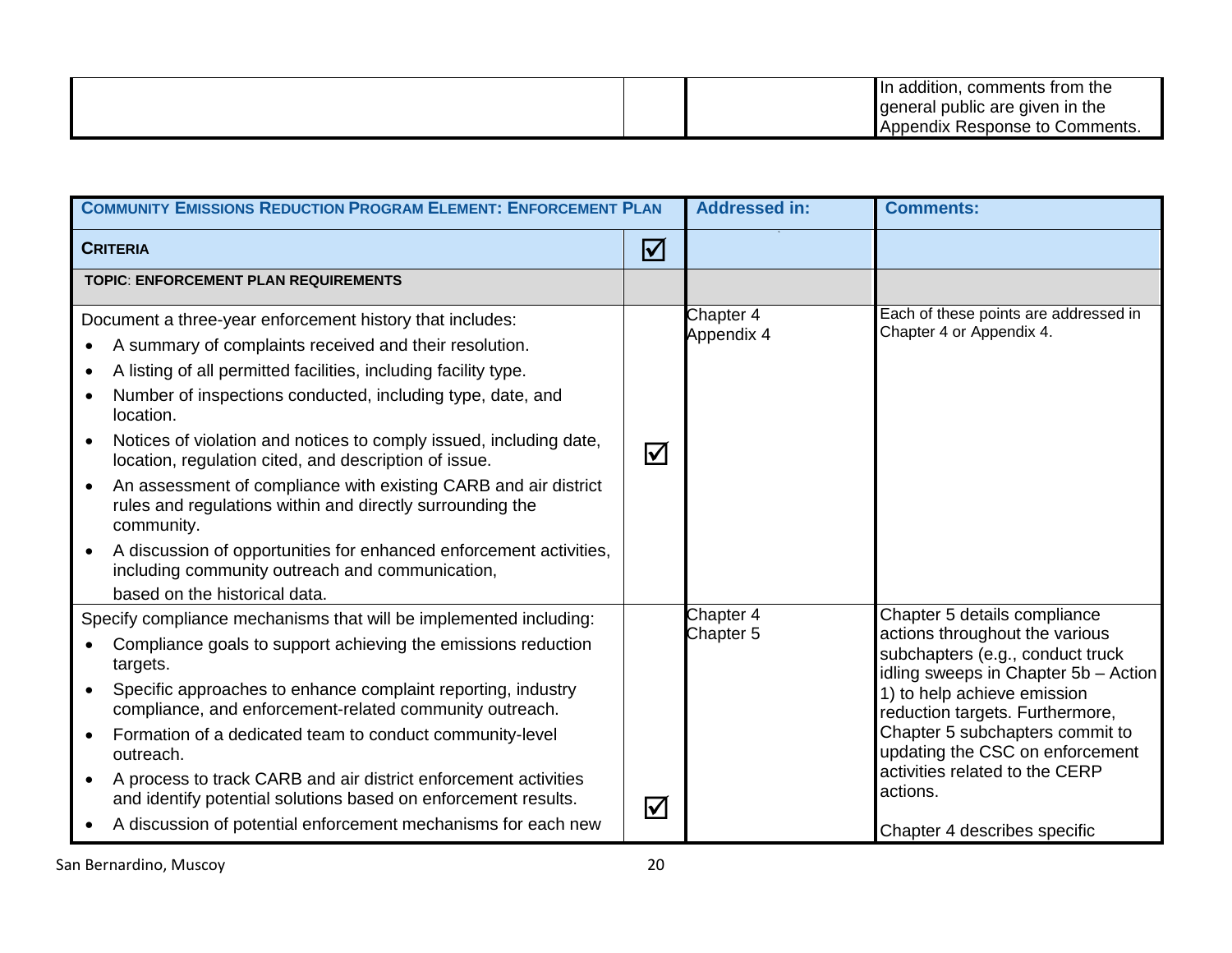| regulatory strategy. | approaches to complaint reporting,<br>industry compliance, and<br>enforcement-related community<br>outreach. The "enforcement<br>considerations" section describes<br>our response to the bullet point<br>regarding the formation of a<br>dedicated team.                                                                                |
|----------------------|------------------------------------------------------------------------------------------------------------------------------------------------------------------------------------------------------------------------------------------------------------------------------------------------------------------------------------------|
|                      | Further information on outreach<br>regarding enforcement actions can<br>be found throughout Chapter 5. For<br>example, Chapter 5b - Action 1 and<br>chapter 5f, Action 1 commit to<br>engaging in outreach events within<br>the span of the implementation of<br>the Final CERP to inform community<br>members how to report complaints. |

| <b>COMMUNITY EMISSIONS REDUCTION PROGRAM ELEMENT: METRICS TO TRACK</b><br><b>PROGRESS</b>                                                                                                                                                                                                                                                                                                                                                                                                                                                        |                      | <b>Addressed in:</b> | <b>Comments:</b>                                                                                                                                      |
|--------------------------------------------------------------------------------------------------------------------------------------------------------------------------------------------------------------------------------------------------------------------------------------------------------------------------------------------------------------------------------------------------------------------------------------------------------------------------------------------------------------------------------------------------|----------------------|----------------------|-------------------------------------------------------------------------------------------------------------------------------------------------------|
| <b>CRITERIA</b>                                                                                                                                                                                                                                                                                                                                                                                                                                                                                                                                  | $\bm{\nabla}$        |                      |                                                                                                                                                       |
| <b>TOPIC: REQUIRED METRICS</b>                                                                                                                                                                                                                                                                                                                                                                                                                                                                                                                   |                      |                      |                                                                                                                                                       |
| Specify required annual metrics to track progress on:<br>The emission reductions achieved and progress towards meeting<br>the individual emissions reduction targets for each pollutant.<br>The compliance and deployment and implementation goals for<br>sources of identified pollutants.<br>The proximity-based goals.<br>Status of rules and regulations adopted or other strategies<br>implemented.<br>Dollar amount invested and number of projects implemented in<br>and/or benefitting the community if incentive strategies are part of | $\bm{\triangledown}$ | Chapter 5            | Metrics to track progress are<br>outlined in Chapter 5. The<br>associated metrics for the actions to<br>reduce emissions will be tracked<br>annually. |